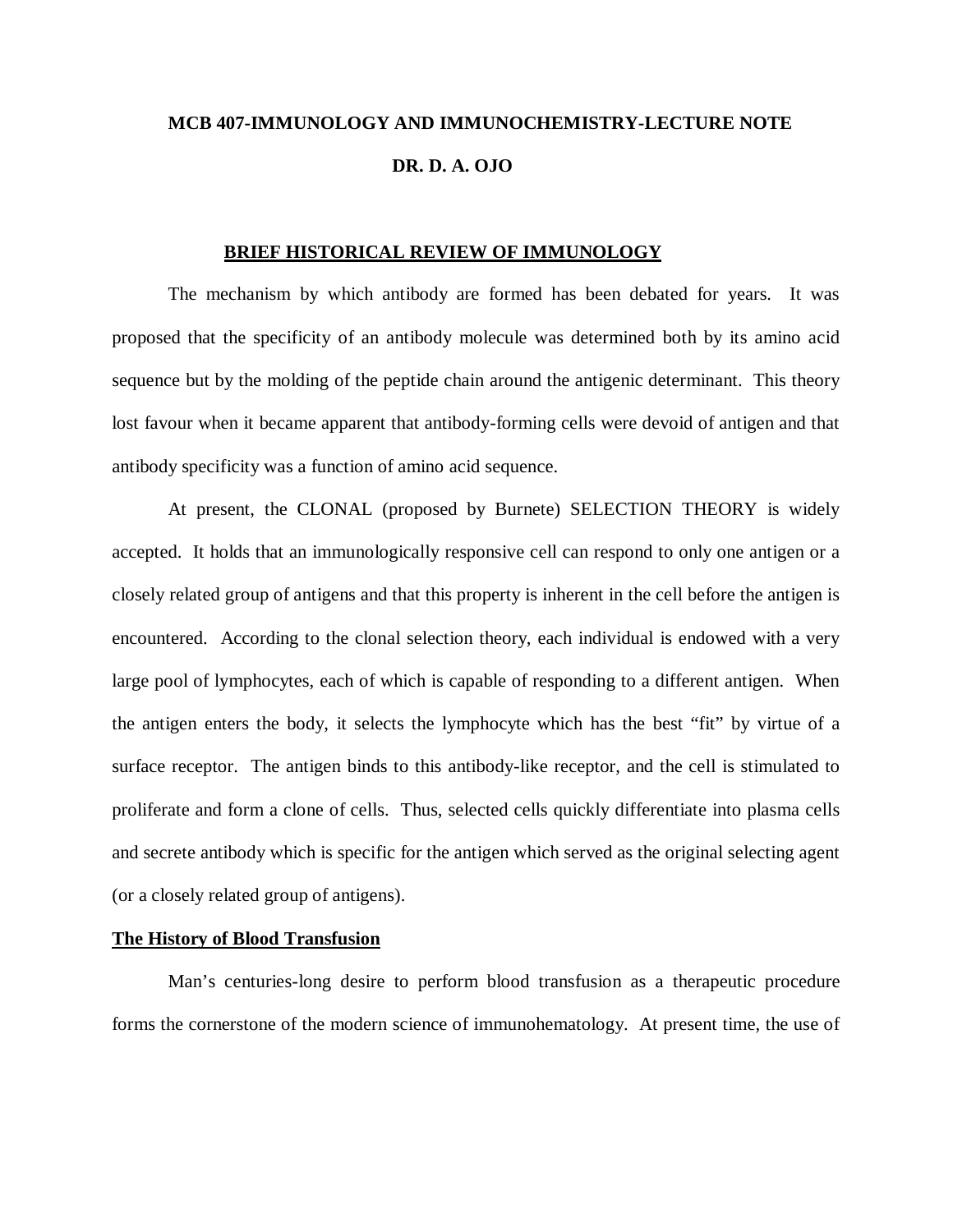whole blood is a well-accepted and commonly employed measure without which many modern surgical procedures could not be carried out.

Historians tell us that ancient Egyptians, cognizant of the beneficial and life-giving properties of blood, used it to resuscitate the sick and rejuvenate the old and incapacitated. In the middle ages, the drinking of blood was advocated as a tonic for rejuvenation and for treatment various diseases. In the summer of 1492 the blood of three youthful and robust boys was given to then Pope Innocent VIII. Apparently the procedure was not successful since it was recorded that the Pope died on July 25, 1492. Interestingly enough, this particular therapeutic regime was even more devastating since the three youths also died as a result of their donation.

Traditionally it is accepted that Andreas Libavius was the first to advocate a blood transfusion in 1615. The method he described was essentially a direct transfusion, but most historians seriously doubt that he actually attempted his experimental procedure.

One of the pioneers of the authentic practice of transfusion was Richard Lower, an English physician, who performed his experiments on dogs in 1665. His account of the procedure was the first description of a direct transfusion from artery to vein. According to Lower, a small dog was excanquinated from the jugular vein until he was almost dead. Then a quill was convected to the cervical artery of a large donor dog, and the blood allowed to flow into the recipient. The procedure was repeated several times, after which the recipient dog's condition returned to normal.

N subsequent experiments Lower substituted specially designed silver tubes for the quills employed. During the next several years similar studies were being repeated in England and in France. The investigators, however, began to vary their techniques somewhat. They attempted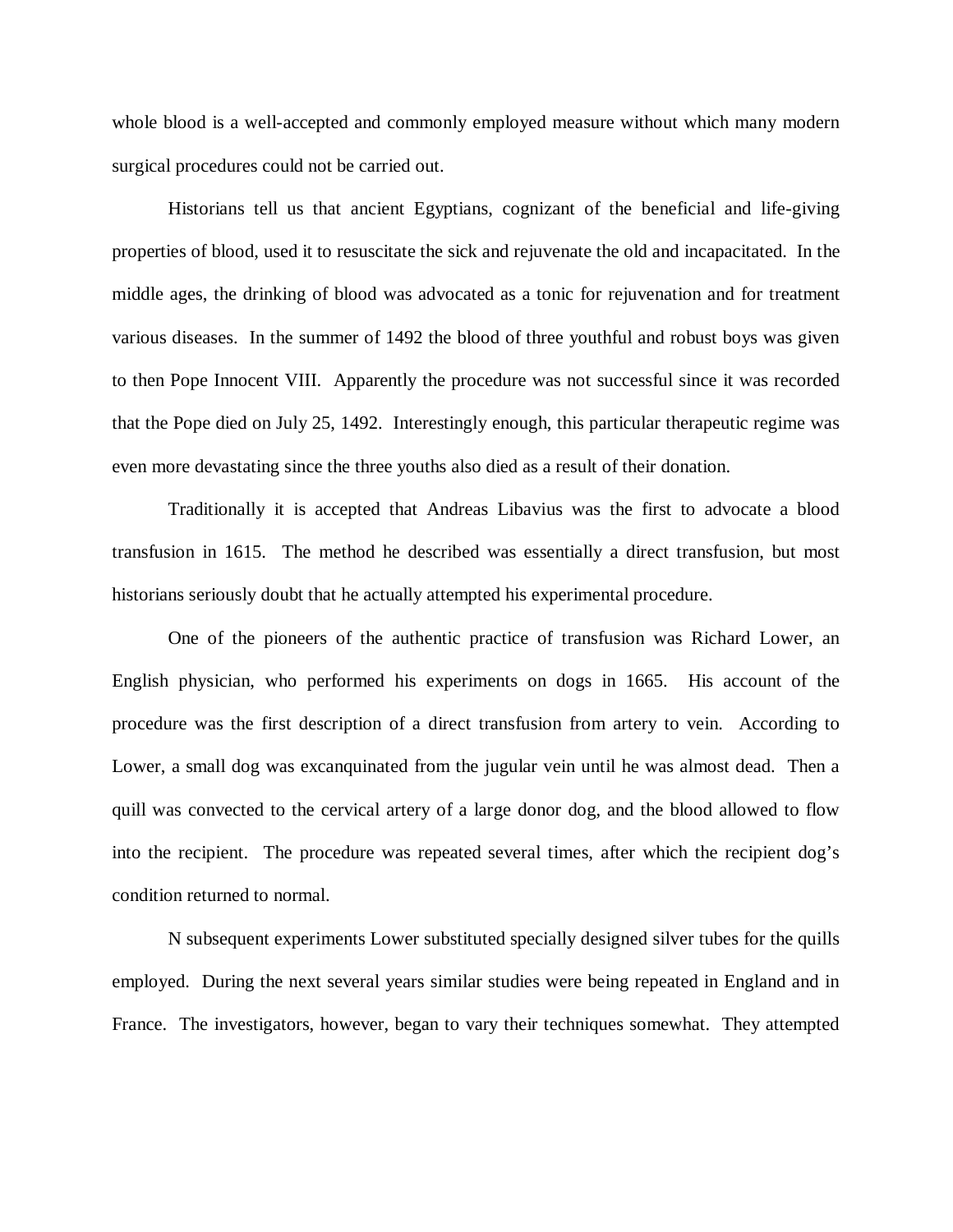exchanges of small accounts of blood between animals of different species. Eventually, of course, their thought turned to man.

In 1667, Jean Denis, a physician transfused 9 ounces of blood from a lamb into the vein of a young man suffering from leutic madness. The technique was successful but the patient parsed black urine. After his initial success, Denis continued his experiments on two other patients. Unfortunately, the fourth patient in his series died. Denis description of this particular case indicated that the patient in question was leutic who had been transfused twice before. The first infusion of blood produced no detectable symptoms. The second time, however, his arm become lost, the pulse rose, sweat burst out over his forehead, he complained of pain in the kidneys and was sick at the bottom of his stomach. The urine was very dark infact black. After the third transfusion, the patient died. This description is probably the first recorded account of the signs and symptoms of what is recognized today as a hemolytic transfusion reaction. As a result of this unfortunate outcome, the patient's wife charged Denis with murder. This legal battle took a long time and eventually Denis was exonerated of the murder charge although there were so many decrees about blood transfusion.

In 1818, Janes Blundell, an English Obstetrician who always noticed fatal hemorrahage during delivery, revived the procedure of blood transfusion. His contributions were great enough to earn him the title of "Father of Modern Blood Transfusion".

As with most fields of endeavour, however, necessity become the mother of invention, and blood transfusion was rapidly advanced because of the Franco-German war. The technique of direct transfusion with human donors was used with a moderate degree of success under field conditions, adding proof that it was a valuable therapeutic measure.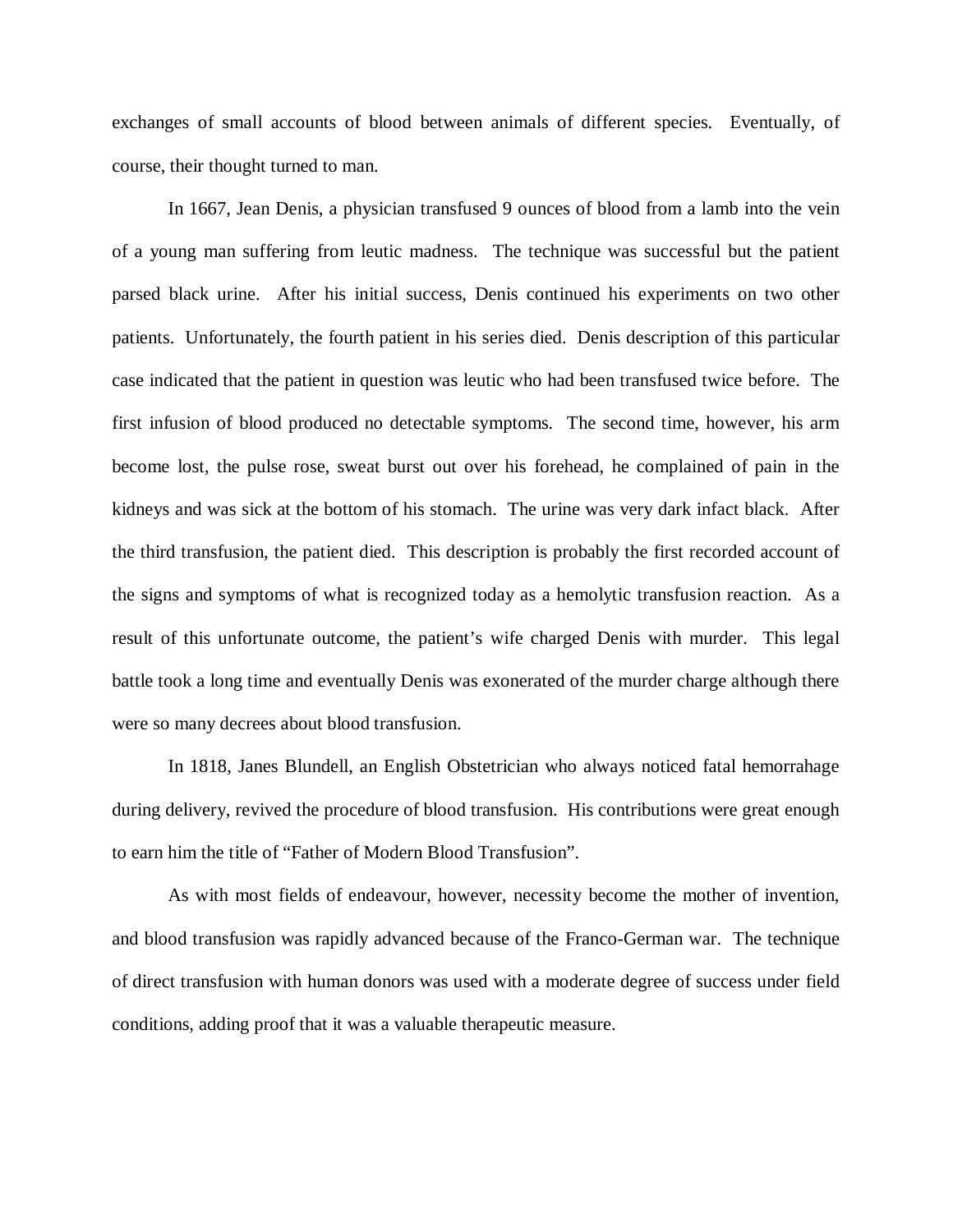Today the clinical practice of blood transfusion therapy has changed considerably. Whole blood is composed of several cellular and soluble elements each with its own set of individual functions. As these functions were better understood through research, it became apparent that whole blood transfusions were not always necessary. Indeed in some cases the use of whole blood when only a single element was required could produce deleterious effects. This has led to the concept of blood component therapy. With modern technologic advances, it is possible to prepare red cells for the treatment of anaemia, platelets for bleeding disorders and plasma factors for hemophilia from a single unit of blood.

**IMMUNOLOGY:** This is the branch of biomedical science that is concerned with the response of the organism to antigenic challenge, the recognition of self from not self and all the biological (in vivo), serological (in vitro) and physical chemical aspects of immune phenomena.

#### **DEFINITIONS**

- 1. **ANTIGEN (Ag):** Any substance which is capable, under appropriate condition of inducing the formation of antibodies and of reacting specifically in some detectable manner with the antibodies so induced. Most complete antigens are proteins, but some are polysaccharides or polypeptides. Antigen may be soluble substances such as toxins and foreign proteins or particulate such as bacteria and tissue cells. To act as antigen substances must be recognized as "foreign" or "nonself" by an animal, since, in general, animals do not produce antibody to their own (self) proteins.
- 2. **ANTIGENIC DETERMINANTS:** These are the portions of antigen molecules that determine the specificity of Antigen-Antibody reactions.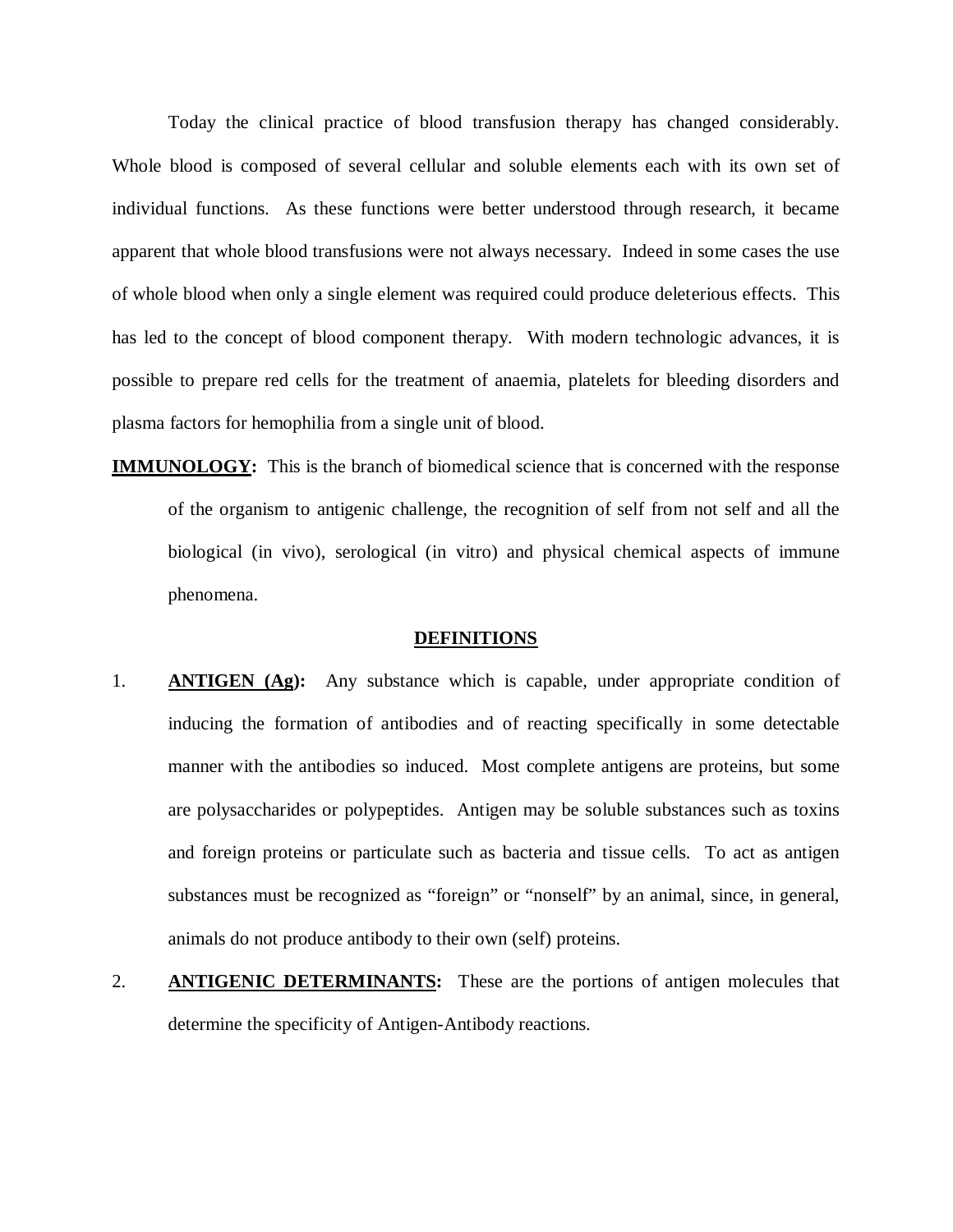- 3. **HAPTEN:** This is a specific protein-free substance whose chemical configuration is such that it can interact with specific combining groups on an antibody but which does not itself elicit the formation of a detectable amount of antibody. When coupled with a carrier proteins, it does elicit immune response. That is they can bind to hose proteins or other carriers to form complete antigens.
- 4. **ADJUVANT:** In immunology, this is any substance that when mixed with an antigen enhances antigenicity and gives a superior immune response.
- 5. **ANTIBODY (Ab):** An antibody is an immunoglobulin molecule that has a specific amino acid sequence by virtue of which it interacts only with the antigen that induced its synthesis in lymphoid tissue or with antigen closely related to it. Antibodies are classified according to their mode of action as agglutins, bacteriolysins, hemolysin, precipitins, opsomins, etc. Only vertebrates make antibodies.

#### **THE CELLULAR BASIS OF IMMUNE RESPONSES**

The capacity to respond to immunological stimuli rests principally in cells of the lymphoid system. In order to make clear normal immune responses as well as clinically occurring immune deficiency syndromes and their possible management, a brief outline of current concepts of the development of lymphoid system must be presented.

During embryonic life, a stein cell develops in fetal liver and other organs. This stein cell probably resides in bone marrow in postnatal life. Under the differentiating influence of various environments, it can be induced to differentiate along several different lines. Within fetal liver in e series. Alternatively, the stein cell may turn into a lymphoid stein cell that may differentiate to form at least two distinct lymphocyte populations. One population (called T lymphocytes) is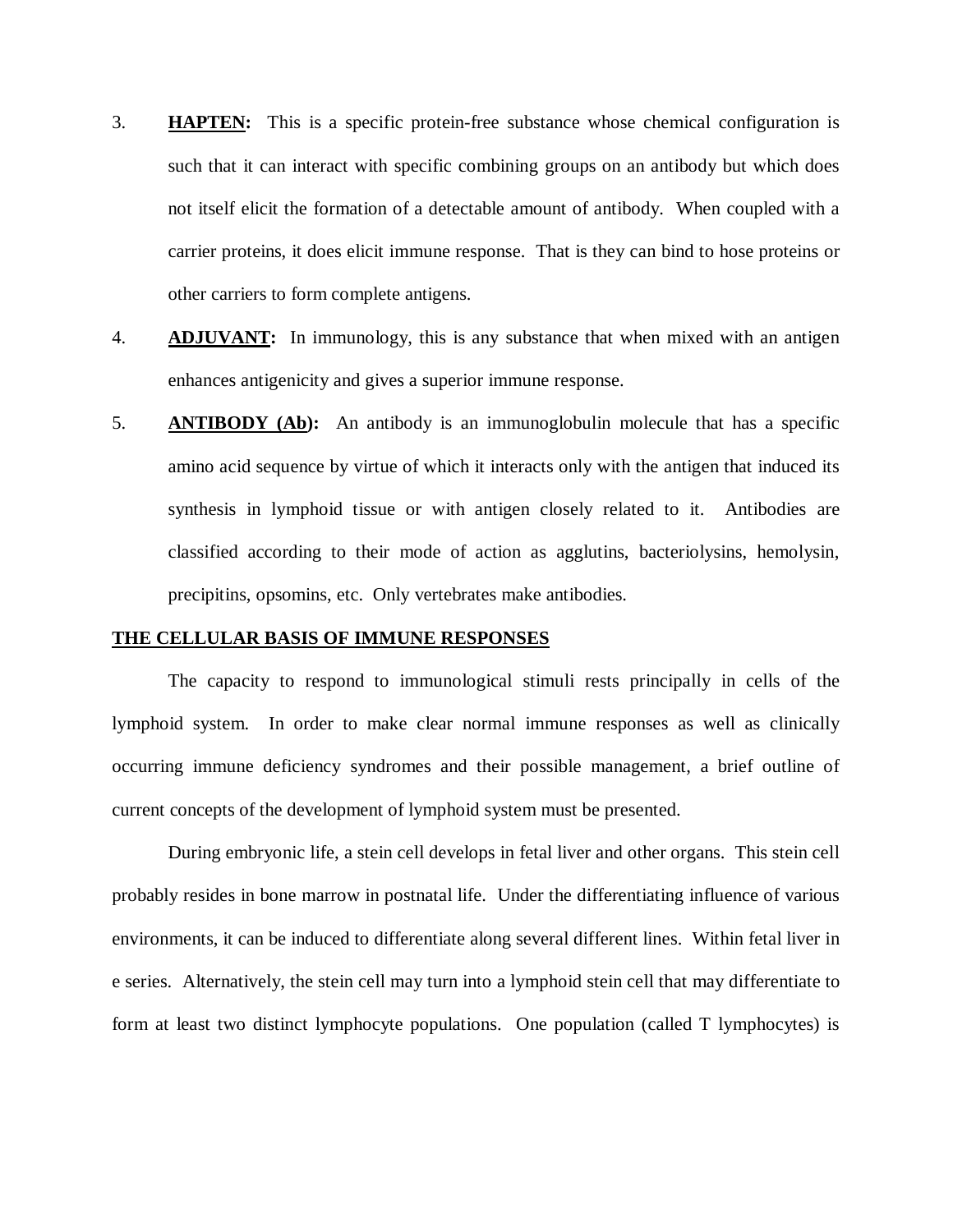dependent on the presence of a functioning thymus. The other (B lymphocyte, analogous to lymphocyte derived in kinds from the bursa of fabricius) is independent of the thymus.

**B LYMPHOCYTES:** These constitute only a small portion (about 20%) of the recirculating pool of small lymphocytes, being mostly restricted to lymphoid tissue. Their life span is short (days or weeks). The mammalian equivalent of the avian bursa is not known, but it is believed that gut-associated lymphoid tissue (e.g. tonsil and appendix) may be an important source of B-lymphocytes. B-lymphocytes are "bursa equivalent" lymphocytes i.e. lymphocytes that are thymus-independent, migrating to the tissues without passing through or being influenced by the thymus. They are analogous to the avian leukocytes derived from the bursa of fabricius. B-lymphocytes mature into PLASMA cells that synthesize humoral antibody (specific antibody).

B cell populations are largely responsible for specific immunoglobulin and antibody production in the host. B cell defects (e.g. insufficient numbers, defect in differentiation) lead to inadequate immunoglobulin synthesis. With certain antigens that are large polymers (e.g. pneumococcus polysaccharide, anthrax D-glutamic acid polypeptide), B cells alone are stimulated into antibody production, requiring no T cell cooperation. With other antigens that have a smaller number of determinants and require a carrier, T cells cooperation with B cells is needed for antibody production.

**T LYMPHOLYTES ("HELPER" T CELLS):** These constitute the greater part (65-80%) of the recirculating pool of small lymphocytes. Their life span is long (months or years). T lymphocytes are thymus-dependent lymphocytes i.e. lymphocytes that either pass through the thymus or are influenced by it on their way to the tissues. T cells do not differentiate into immunoglobulin-synthesizing cells and do not produce antibody.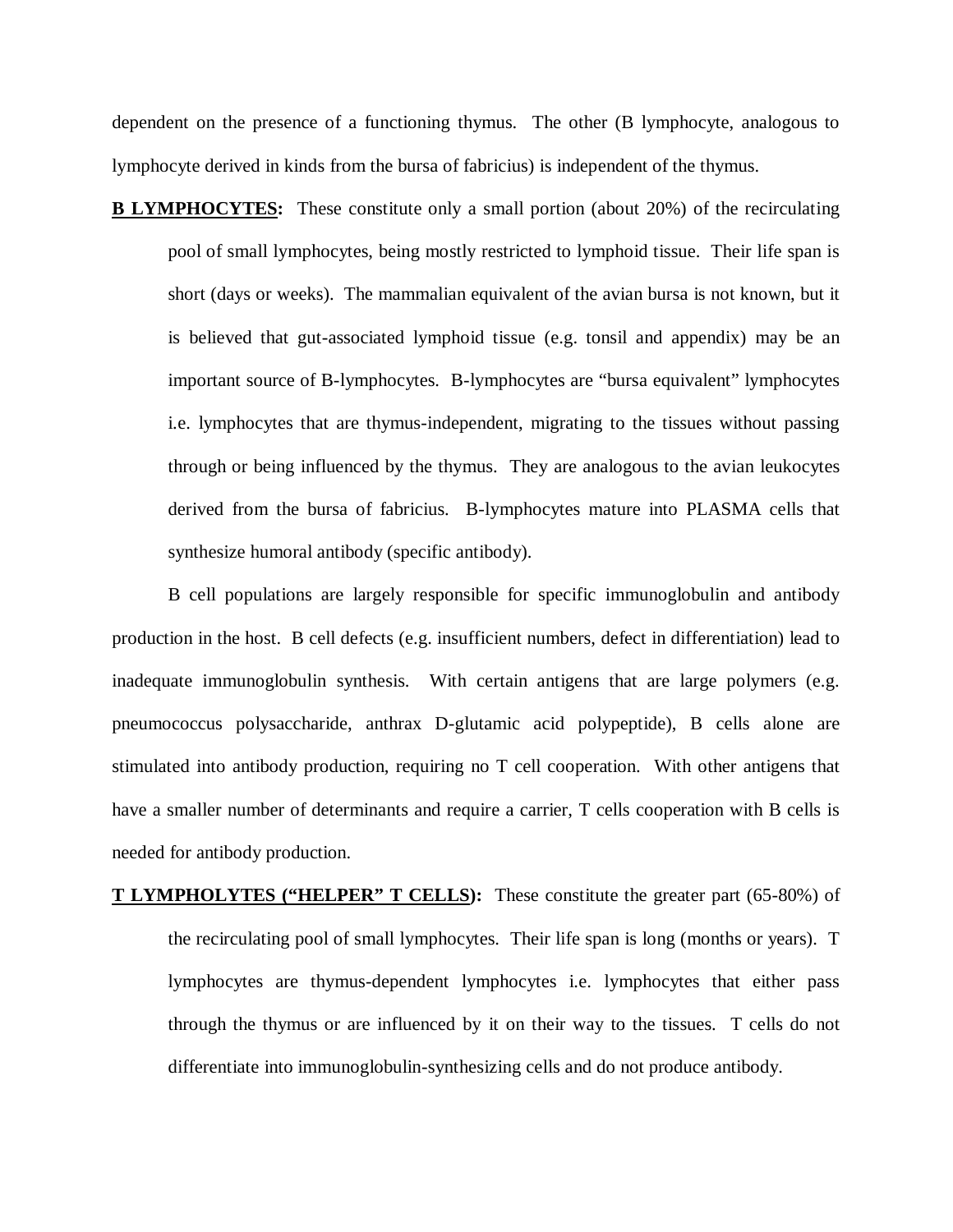In general, a deficiency of the T cell system manifest itself as a defect in cell-mediated immunity. In response to certain antigens, T cells must cooperate with B cells to permit an antibody response (hence the term "helper" T cell). This is particularly true with haptens and their carriers. In view of this, however a T cell defect may also result in impaired antibody synthesis in spite of an infact B cell synthesis.

T cells can suppress or assist the stimulation of antibody production in B-lymphoctes in the presence of antigen, and can kill such cells or tumor and transplant tissue cells as in Graft rejection and tumor immunity. That is T cells are cytotoxic for graft cell and tumor cells (killer T cells).

T cells are responsible, cell-mediated immunity (delayed type hypersensitivity reactions to bacterial, viral, fungal and other antigens) and immunological memory.

### **BASIC STRUCTURE OF IMMUNOGLOBULIN**

Antibodies are immunoglobulins (Igi) which can react specifically with the antigen which stimulate their production. Immunoglobulins are proteins of animal origin. Immunoglobulins function as specific antibodies and are responsible for humoral (body fluid) aspect of immunity. They are found in the serum and in other body fluid, and tissues, including urine, spinal fluid, lymph nodes, spleen, etc. Immunoglobulins comprise about 20% of total serum proteins.

In response to a single pure antigen, a lare, heterogeneous population of antibody molecules arises from different clones of cells. This made study of the chemical structure of Immunoglobulin virtually impossible until myeloma proteins were isolated. Myeomas are tumors originating as a clone from a single cell. The Immunoglobulins produced by myeloma are homogeneous and thus permit chemical analysis of the five clases IgG, IgM, IgA, IgD and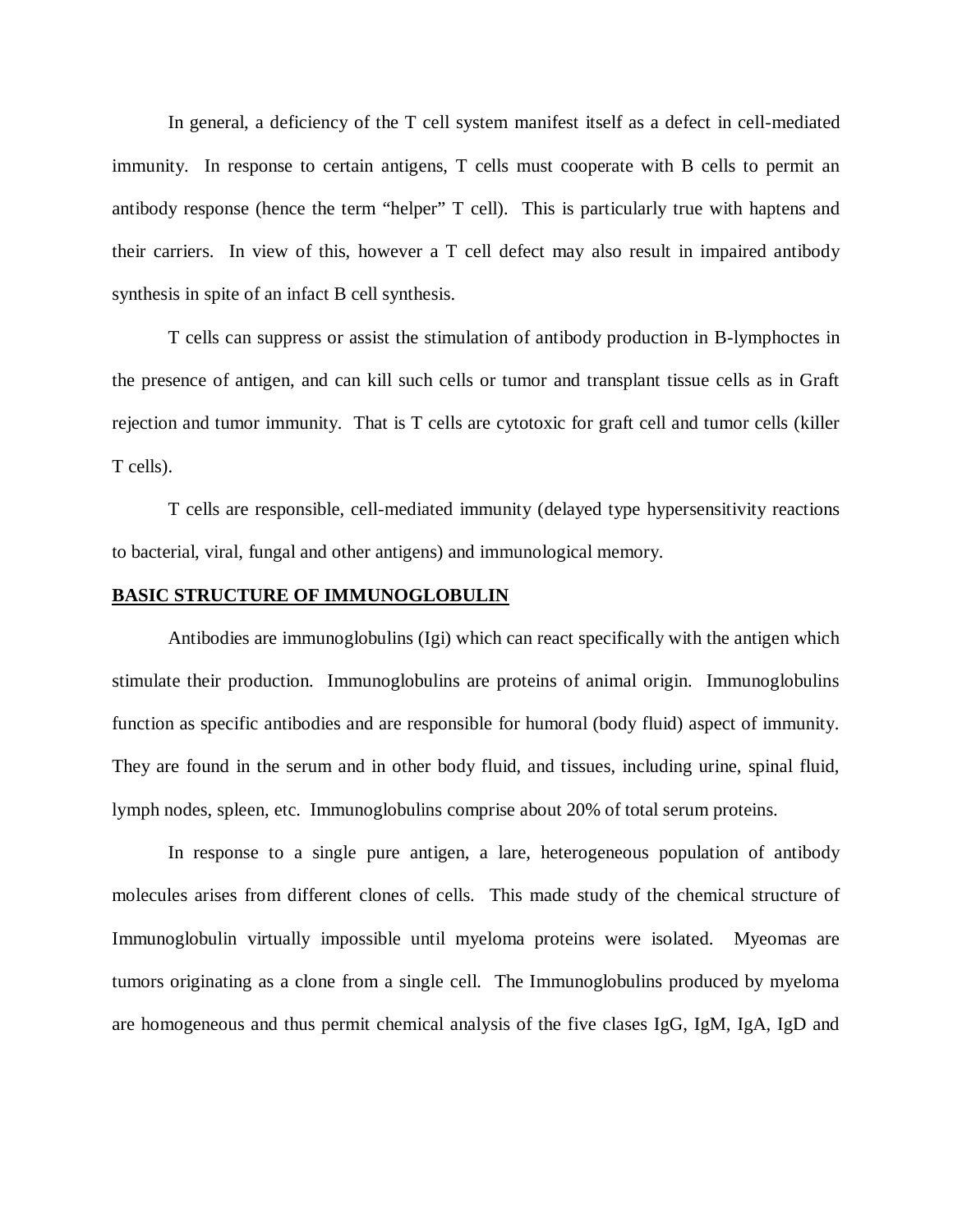IgE. From the study of myeloma proteins, the following generalizations about Immunoglobulin structure are derived.

Molecularly, each immunoglobulin is made up of two light (small) and two heavy (large) polypeptide chains. There are five antigenically different kinds of heavy chains, which form the basis of the five classes of immunoglobulins (IgG, IgM, IgA, IgD and IgE). In addition there are two types of light chains designated kappa (k) and lambda ( $\lambda$ ) which are common to all five classes, although an individual immunoglobulin molecule has either k or  $\lambda$  chain, not both. Each chain consists of a constant carboxyl terminal portion and a variable amino terminal portion. The chains are held together by disulfide bonds.

**Note:** In clinical situation some myeloma tumors secret homogeneous L chains, either k or λ type called BENCE JONES protein which are excreted in urine. This protein can be detected in urine by heat precipitation test (screening test – immunoelectrophoresis method to confirm). The principle of the method is that Bence Jones protein precipitate at 60°C. It disappears at 100°C and reappear on cooling to  $60^{\circ}$ -85°C.

# **IMPORTANT CHARACTERISTICS OF IMMUNOGLOBULINS**

- **IMMUNOGLOBULIN G (IgG):** IgG comprises of about 75% of Immunoglobulins in normal human sera. This has the molecular weight of 150,000 with half in serum of 23 days. IgG is the only immunoglobulin to cross the placenta and to produce passive cutaneous anaphylaxis. IgG produces many antibodies to toxins, bacteria, viruses especially late in antibody response. The normal IgG level in adult serum is 1000-1500mg/dL.
- **IMMUNOGLOBULIN M (IgM):** IgM comprises about 10% of immunoglobulin in normal human sera. The molecular weight of IgM is 900,000 with half life of 5 days. IgM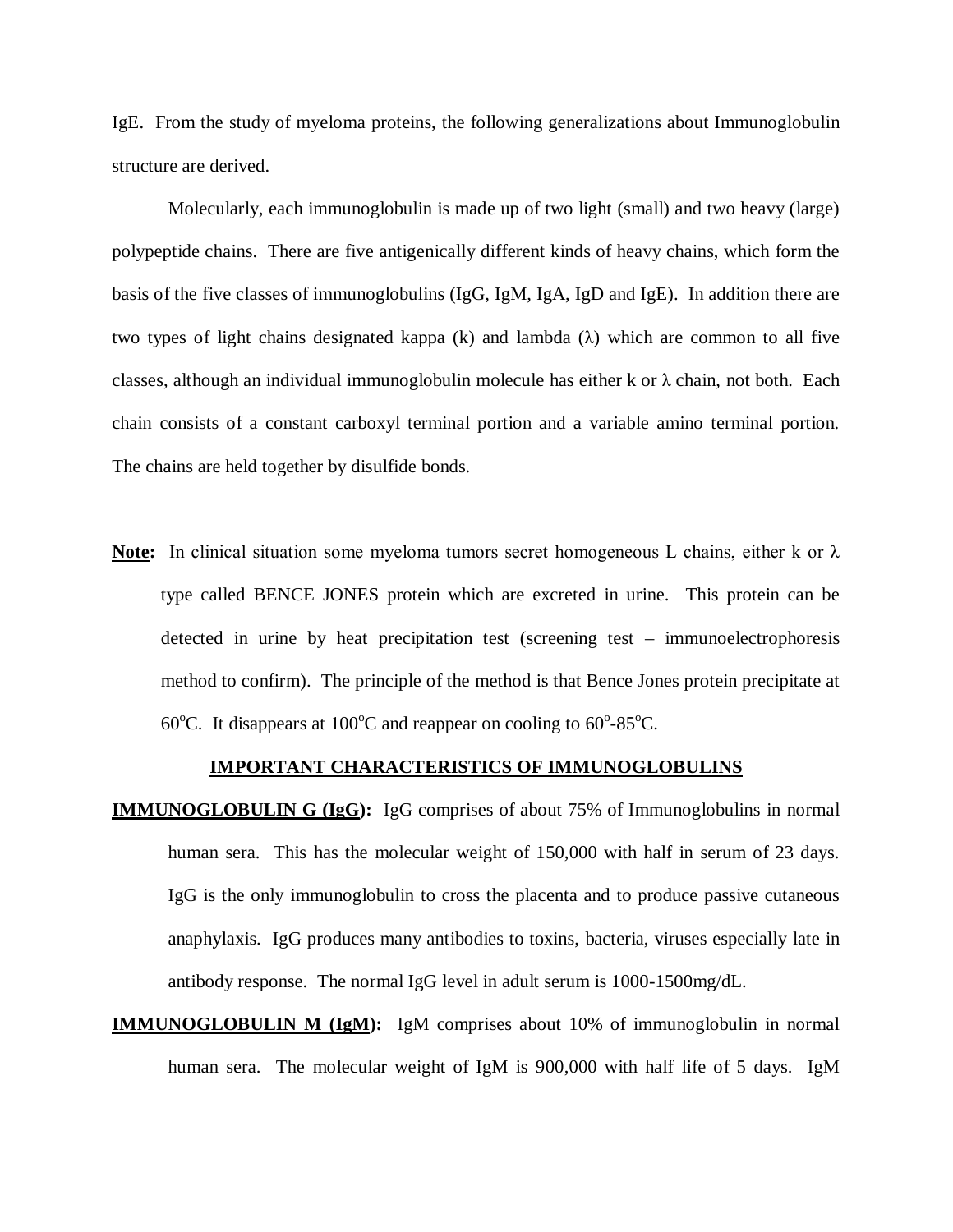molecules are the earliest antibodies synthesized in response to antigenic stimulation. They fix complement well in the presence of antigen. The fetus synthesizes IgM in utero. Since IgM does not cross the placenta, IgM antibodies in the newborn are thus considered a sign of intrauterine infection. The normal adult serum level is 60-180mg/dL and this level is reached 6-9 months after birth.

- **IMMUNOGLOBULIN A (IgA):** IgA has a half-life of 6 days in serum. In human and other mammals, IgA is the principal immunoglobulin in external secretions (e.g. mucus of respiratory, intestinal, urinary and genital tracts, tears, saliva, milk). The precise function of the secretory component of IgA is not understood. IgA (serum or secretory does not fix complement in the presence of antigen but may activate (3 by the alternative pathway. Secretory IgA can neutralize viruses and can inhibit attachment of bacteria to epithelial cells. The normal adult serum level is 100-400mg/dL.
- **IMMUNOGLOBULIN D (IgD):** This immunoglobulin was first encountered as myeloma protein and then found in concentration of 3-5mg/dL in normal sera and has a half-life of only 3 days. IgD has been demonstrated on the surface of B lymphocytes in cord blood and also on cells in lymphatic leukemia. Normal adult serum level is about 3-5mg/dL.
- **IMMUNOGLOBULIN E (gE):** IgE sensitizes skin and other tissues in allergy. It is called regain. It is elevated in allergy. As well the serum level of IgE is increased in parasitic infection (i.e. in helminthiases). Normal adult serum level is about 0.03mg/dL.

# **ANTIGEN-ANTIBODY REACTIONS**

Antigens have been defined as substances that can elicit the formation of antibodies in a living animal. An animal does not generally produce antibodies against its own antigens i.e. it differentiates between "self" and "nonself".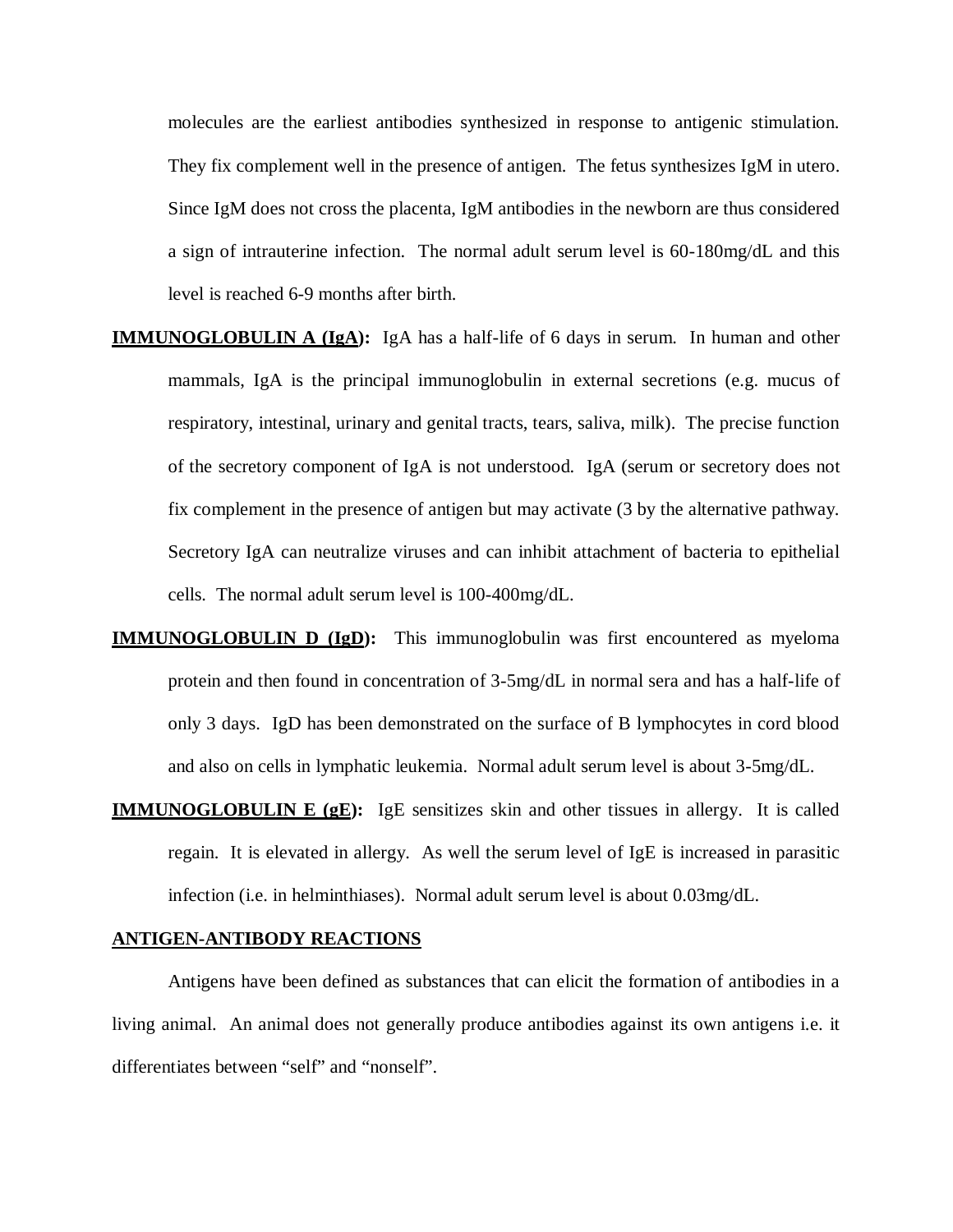I. **ANTIGENIC SPECIFICITY –** Reactions of antigen with antibodies are highly specific. This means that an antigen will react only with antibodies elicited by its own kind or by a closely related kind of antigen. The majority of antigenic substances are species-specific, and some are even organ-specific within an animal species. Human proteins can easily be distinguished from the proteins of other animals by antigen-antibody reaction and will cross-react only with the proteins of closely related species. Within a single species, kidney proteins may be distinguished from lung protein.

Antigenic specificity is a function of the antigenic determinants which are small defined chemical areas on a large antigen molecule. The antigenic determinant may be a small group that is an essential part of the molecule and may repeat itself. Alternatively the antigenic determinant may be a hapten, a small molecule linked to a larger carrier.

The antigen-antibody reactions are highly specific. The specificity of an antibody population depends on its ability to discriminate between antigen of related structure by combining with them to a different extent.

The binding of antigen to antibody does not involve covalent bond but only relatively weak, short-range forces (electrostatic, hydrogen bonding, van der waals forces, etc.). The strength of antigen-antibody bands depends to a large extent on the closeness of fit between the configuration of the antigenic determinant site and the combining site of the antibody. Antibodies with the best fit and strongest binding are said to have high affinity for the antigen. They have little tendency to dissociate from antigen after binding it.

In spite of the very great antigenic specificity, cross-reactions occur between antigenic determinants of closely related structure and their antibodies. The sharing of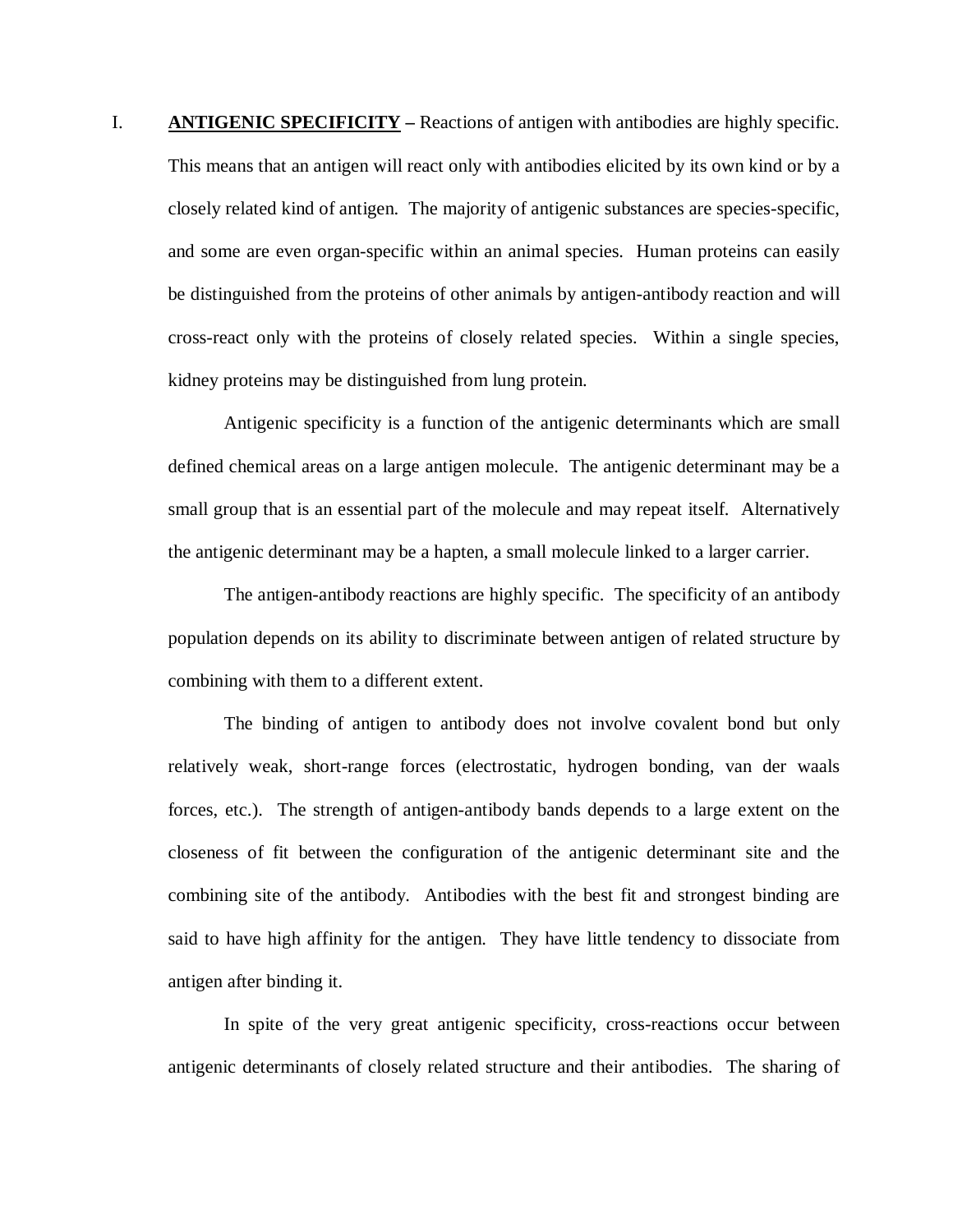similar antigenic determinants by molecules of different origin leads to unexpected and unpredictable cross-reactions e.g. between human group A red blood cells and type 14 pneumococci. Many microse gaining share antigens e.g. hemophilus and *Escherichia coli* 075:k100.

When antigenic proteins are denatured by heating or by chemical treatment, the molecular configuration is somewhat changed. This usually results in the loss of the original antigenic determinants and often leads to the uncovering of new antigenic determinants formaldehyde-treated proteins acquire an added antigenicity and their antisera tend to cross-react with other formaldehyde-treated proteins. However, with gentle formaldehyde treatment of toxins, the original antigenicity may also be preserved, whereas toxicity of the molecule (e.g. exotoxins) may be abolished and the molecule thus converted to a "toxoid" that is immunogenic but non-toxic.

Most microorganisms contain not just one but many antigens to each of which antibodies may develop in the course of infection. Among these antigens may be capsular polysaccharides, somatic proteins or lipoprotein-carbohydrate complex, protein exotoxins and enzymes produced by the organism. Many hormones are also antigenic.

II. **ALLOANTIGENS (BLOOD GROW SUBSTANCE):** Outstanding among alloantigens are the blood group substances present in the red cells. There are 4 combinations of 2 antigens present in erythrocytes. Their presence is under genetic control. The serum contains antibody against the absent antigens.

| Group | Ags in Red Cell          | Abs in Plasma |
|-------|--------------------------|---------------|
|       | $\overline{\phantom{0}}$ | A, B          |
| A     |                          | В             |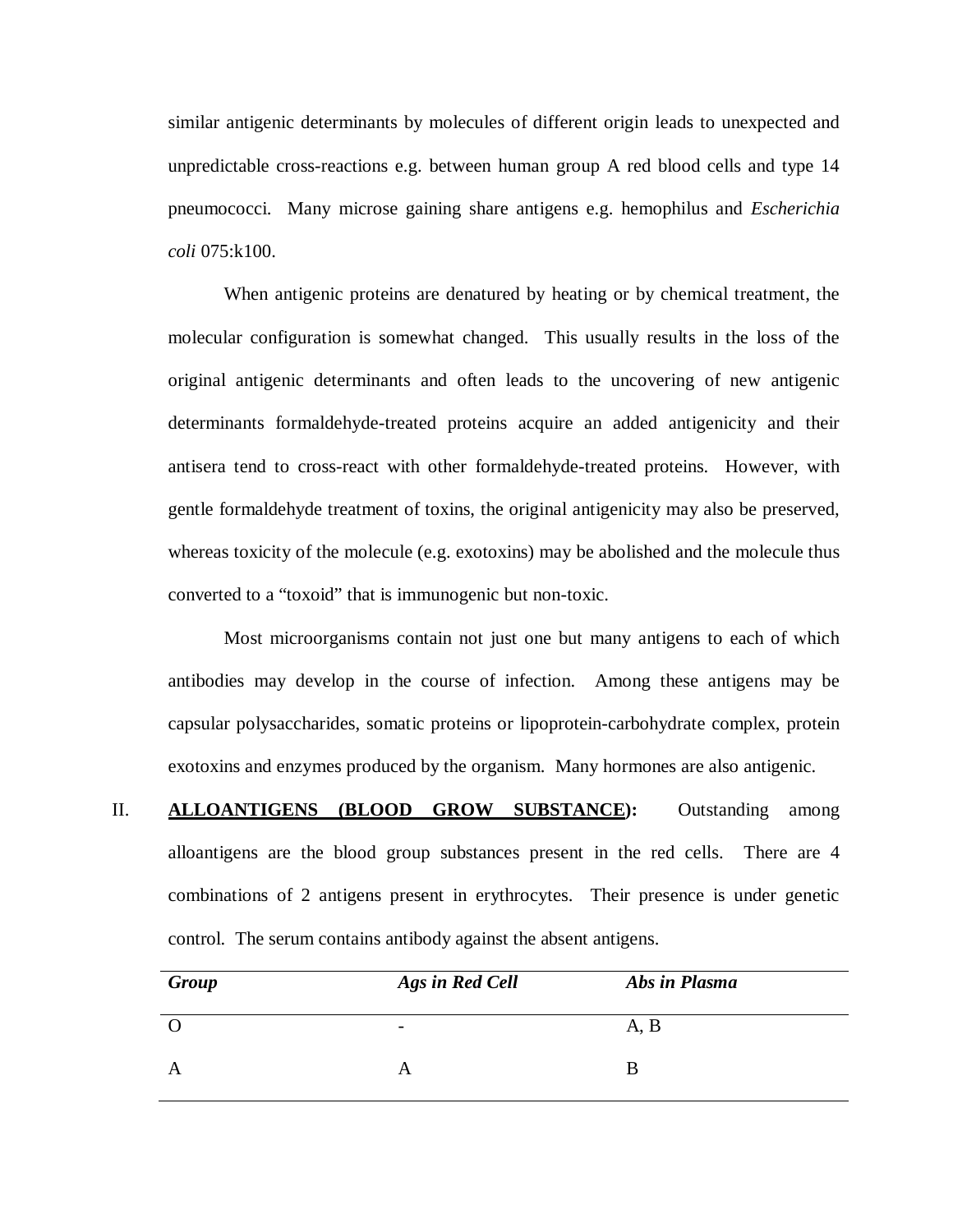| B  | $\mathbf{B}$ | A                        |
|----|--------------|--------------------------|
| AB | AB           | $\overline{\phantom{0}}$ |

In addition to these major alloantigens, red cells contain other blood group substances capable of stimulating antibodies. Among them is the Rh substance. Antibodies to Rh are developed when an Rh-negative person is transfused with Rhpositive blood or when an Rh-negative pregnant woman absorbs Rh substance from her Rh-positive fetus. The development of higher titre anti-Rh antibodies in this situation can lead to fetal erythroblastrosis, abortion, stillbirth, jaundice of the newborn and other congenital abnormalities.

In blood, antigens are present on the red blood cells while antibodies are present in the serum or plasma. When both ends of a single antibody molecule attaches to antigen sites on different cells, a bridge is formed that holds the two cells together. Other antibody molecules and other cells join the first two and visible clumps or agglutinations are formed. This type of antigen/antibody interaction is known as agglutination.

Agglutinated cells

III. **RATE OF ABSORPTION AND ELIMINATION OF ANTIGEN:** One of the features that determines the effectiveness of an antigen as a stimulus for antibody production is its rate of absorption and elimination from the site of administration. In general, antibody response will be higher and more sustained if the antigen is absorbed slowly from its "depot" at the site of injection. For this reason, many immunizing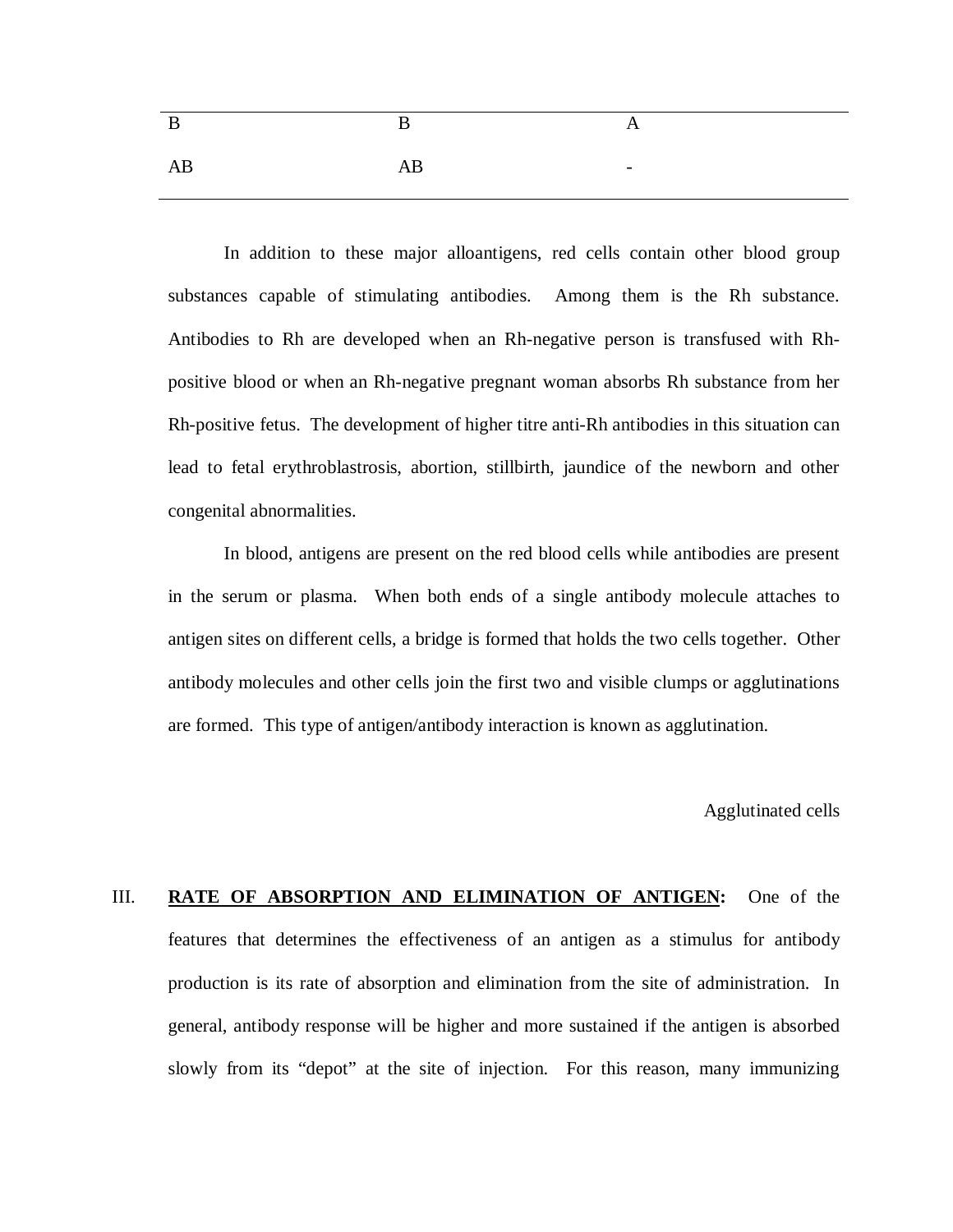preparations employ physical methods to delay absorption. Toxoids are often adsorbed onto aluminium hydroxide. Bacteria or viral suspension are sometimes prepared with adjuvants that delay absorption and promote tissue reaction to "fix" the antigen at its site of injection.

Following intravenous injection of a soluble antigen, the following phases in elimination are observed:

- (1) Equilibration between intra- and extravascular comportments.
- (2) Slow degradation of the antigen
- (3) Rapid immune elimination, as newly formed antibody combines with persisting antigen to form complex that are phagocytised by macrophages and digested.

#### **IMMUNITY**

Immunity implies all those properties of the host that confer resistance to a specific infectious agent. This is to say that immunity is nonsusceptibility to the invasive as pathogenic effects of foreign microorganism or to the toxic effect of antigenic substances.

In other words, the capacity to distinguish foreign material from self and to neutralize, eliminate or metabolize that which is foreign by physiologic mechanisms of the immune response. Immunity may be natural or acquired. Acquired immunity may be passive or active.

## **NATURAL IMMUNITY**

Natural immunity is that type of immunity which is not acquired through previous contact with the infectious agent (or with a related species). Little is known about the mechanisms responsible for this form of resistance.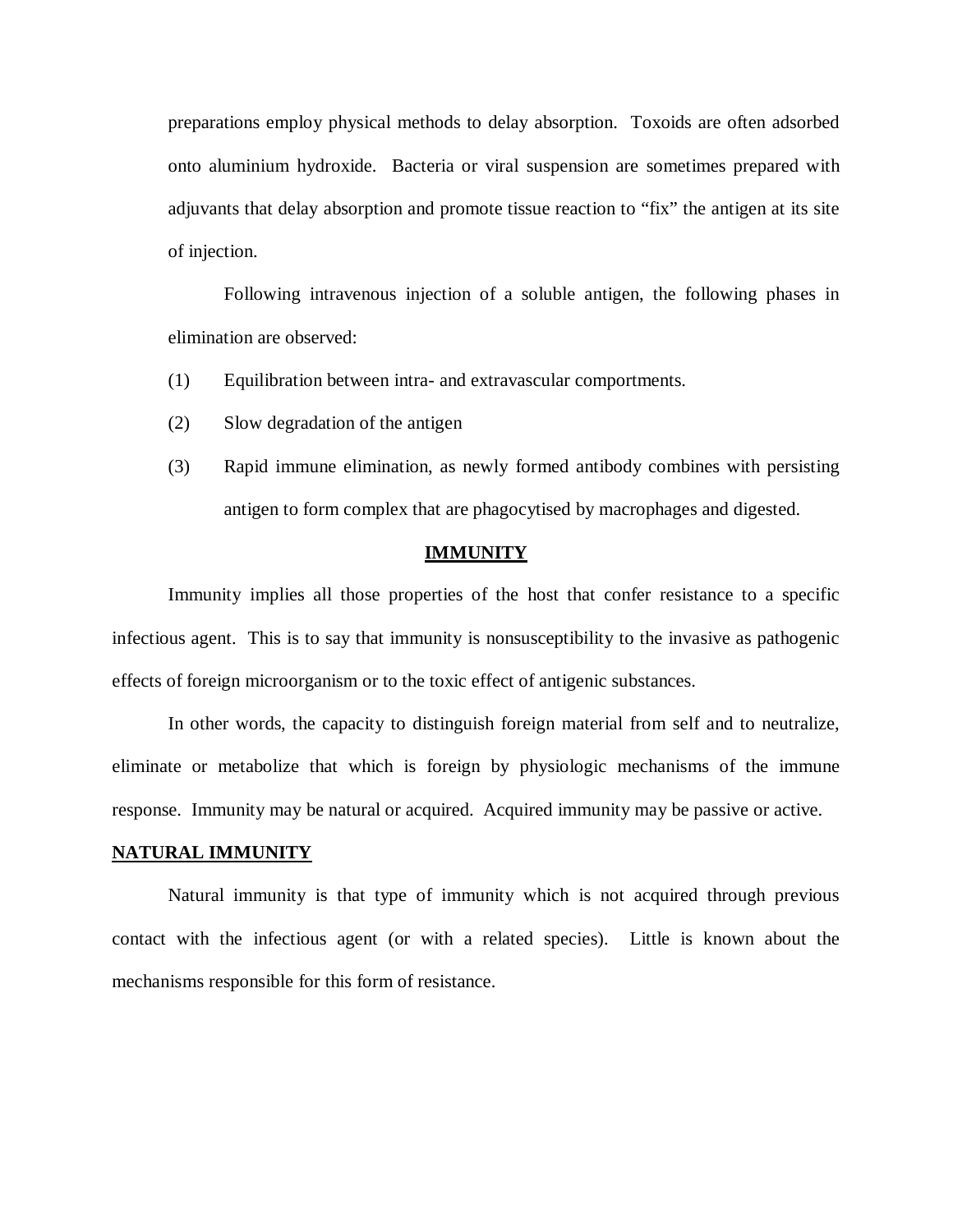- (1) **Species Immunity –** A given pathogenic microorganism is often capable of producing disease in one animal species but not in another e.g. the bacillus of avian tuberculosis causes disease in birds but almost never in human.
- (2) **Racial Basis of Immunity:** Within one animal species there may be marked racial and genetic differences in susceptibility e.g. person with such cell anemia are highly resistant *Plasmodium falciparum* infection.
- (3) **Individual Resistance:-** As with biologic phenomenon, resistance to infection varies with different individuals of the same species and race, following a distribution curve for the host population.
- (4) **Differences Due to Age:-** In general, the very young and the elderly are more susceptible to bacterial disease than person in other age groups. However, resistance to tuberculosis is higher at 5-15 years than before of after. Many age differences in specific infections can be related to phyerologic factors.

#### **ACQUIRED IMMUNITY**

(1) **PASSIVE IMMUNITY:** By "passive immunity" is meant a state of relative temporary insusceptibility to an infectious agent that has been induced by the administration of antibodies against that agent which have been formed in another host rather than formed actively by individual himself. Passive protection lasts only a short time, usually a few weeks at most because the antibody molecules are decaying steadily while no new ones are being formed.

Antibodies play only a limited role in invasive bacterial infections, and passive immunization is rarely useful in that type of disease. On the other hand, when an illness is largely attributed to a toxin (e.g. diphtheria, tetanus, botulism), the passive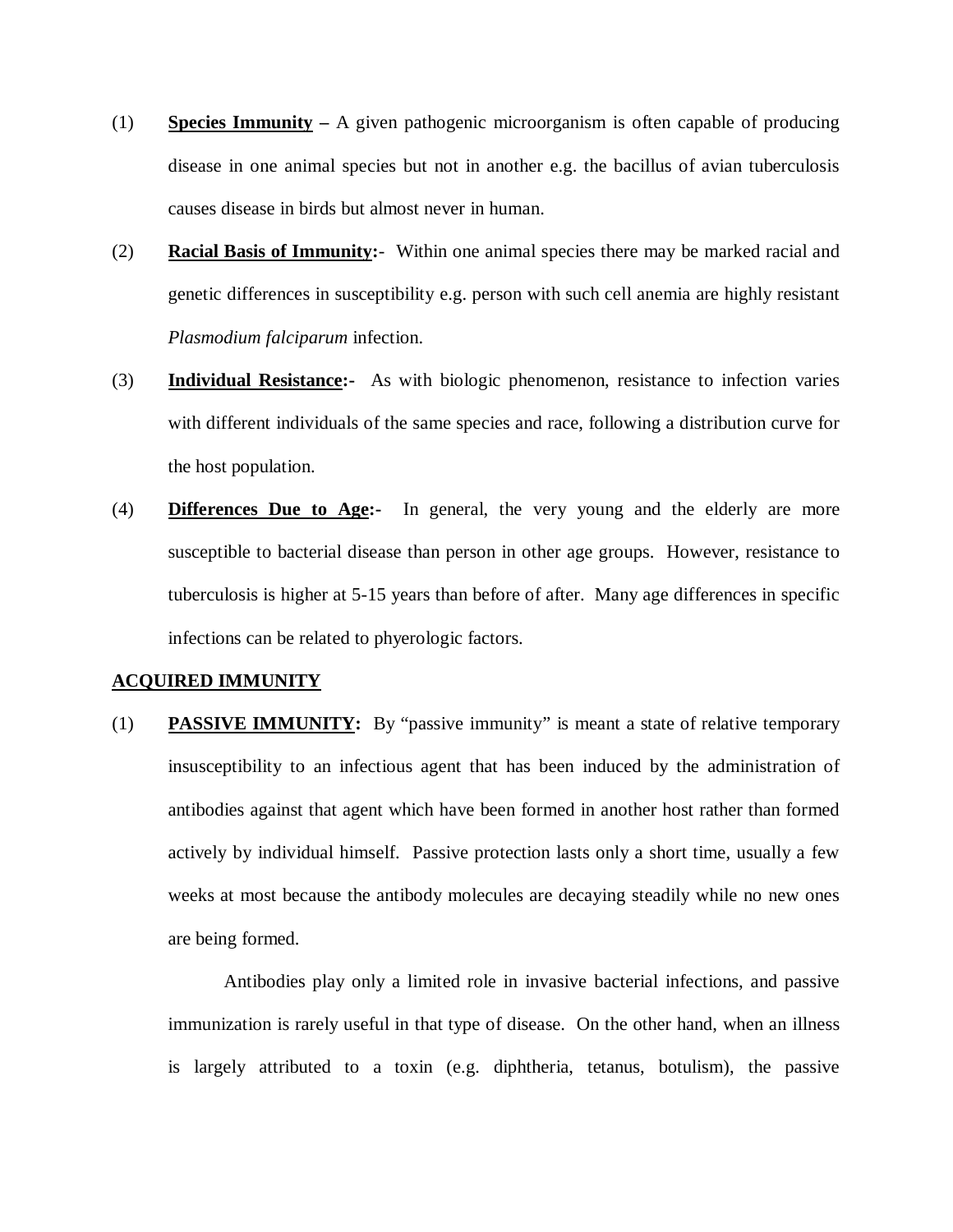administration of antitoxin is of the greatest use because large amount of antitoxins can be made immediately available for neutralization of the toxin. In certain virus infections (e.g. measles, infectious hepatitis), the administration of specific antibodies (such as human pooled gamma globulin) during the incubation period may result in prevention or modification of the clinical disease.

Passive immunity resulting from the in utero transfer to the fetus of antibodies formed earlier in the mother protects the newborn child during the first months of life against some coming infections. This passive immunity (acquired from the mother's blood) may be reinforced by antibodies aken up by the child in mother's milk (particular colostrums), but that immunity vanish at age 4-6 months.

- (2) **ACTIVE IMMUNITY:** Active immunity is a state of resistance built up in an individual following effective contact with foreign antigens e.g. microorganisms or their products. Effective contact may consist of clinical or subclinical infection, injection with live or killed microorganisms or their antigens, or absorption of bacterial products (e.g. toxins, toxoids). In all these instances the host actively produces antibodies and the host's cells learn to respond to foreign material. Active immunity develop slowly over a period of days or weeks but tends to persist, usually for years. A few of the mechanisms that make up the resistance of acquired immunity can be defined:
	- (a) Humoral Immunity: Active production of antibodies against antigens of microorganism or their products. Antibody formation is disturbed in certain individual with agammaglibulinemia,

B cell deficiency or T cell dysfunction.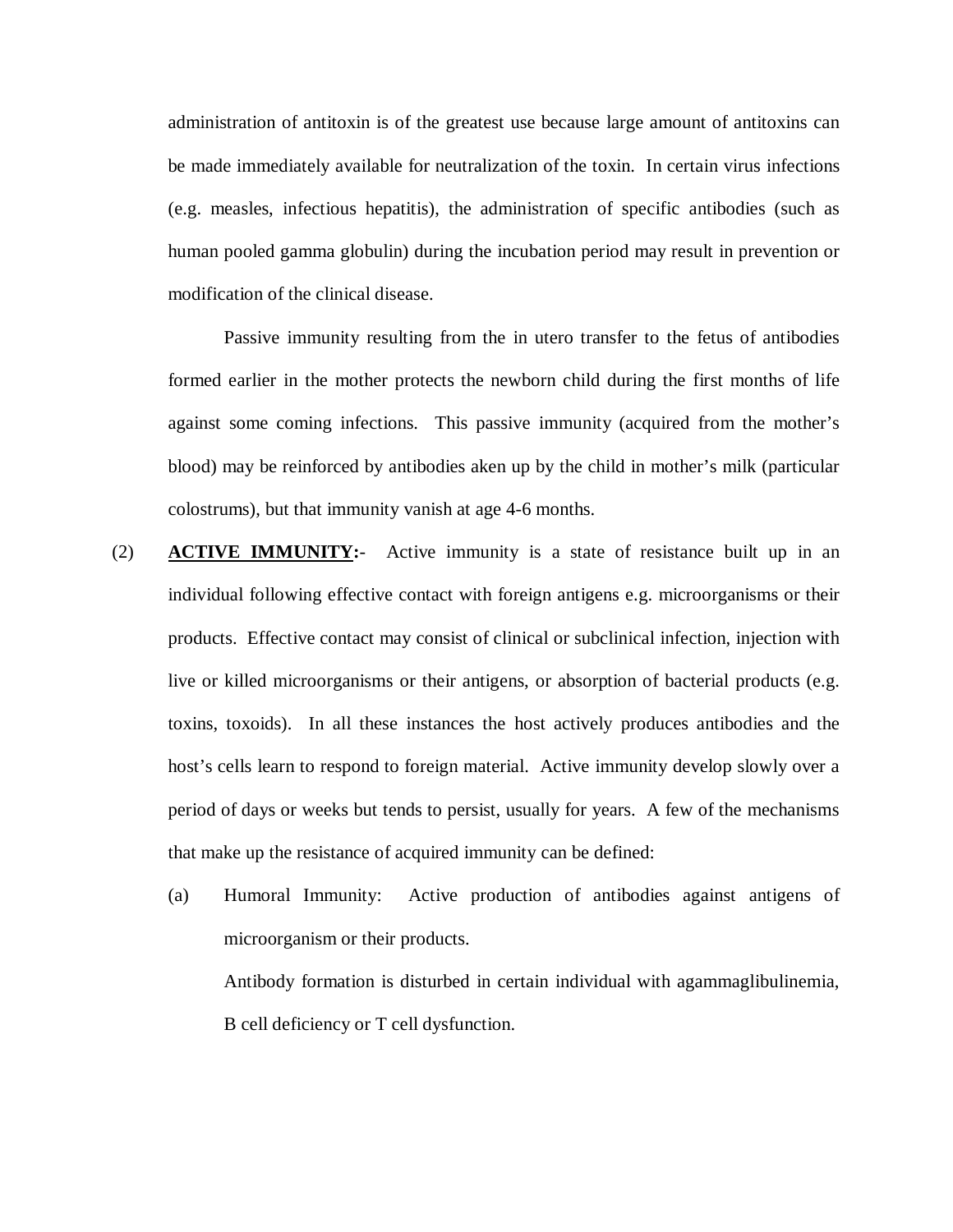(b) Cellular Immunity:- Although antibodies arise in response to foreign antigens, they often play a minor role in the defense of the organism against invading cells. In this case circulating thymus-dependent lymphoid cells recognize materials as foreign, and initiate a chain of responses that include mononuclear inflammatory reactions, cytotoxic destruction of invading cells (microbial, graft or neoplastic), activation of phagocytic macrophages and delayed type of hypersensitivity reactions in tissues.

# **HYPERSENSITIVITY**

Hypersensitivity is a state of altered reactivity in which the body reacts with an exaggerated response to a foreign agent. Hypersensitivity reactions are pathologic processes induced by immune responses and may be classified as immediate or delayed hypersensitivity.

IMMEDIATE HYPERSENSITIVITY is antibody-mediated hypersensitivity characterized by lesions resulting from the release of histamine and other vasoactive substances.

- DELAYED HYPERSENSITIVITY is a slowly developing increase in cell-mediated immune response to a specific antigen. It is involved in the graft refection phenomenon, auto immune disease and contact dermatitis as well as in antimicrobial immunity. Further, hypersensitivity is classified into four types:
- 1. TYPE I the immediate hypersensitivity reactions (e.g. Anaphylaxis).
- 2. TYPE II in which injury, is produced by antibody against tissue antigens (e.g. nephrotic nephritis).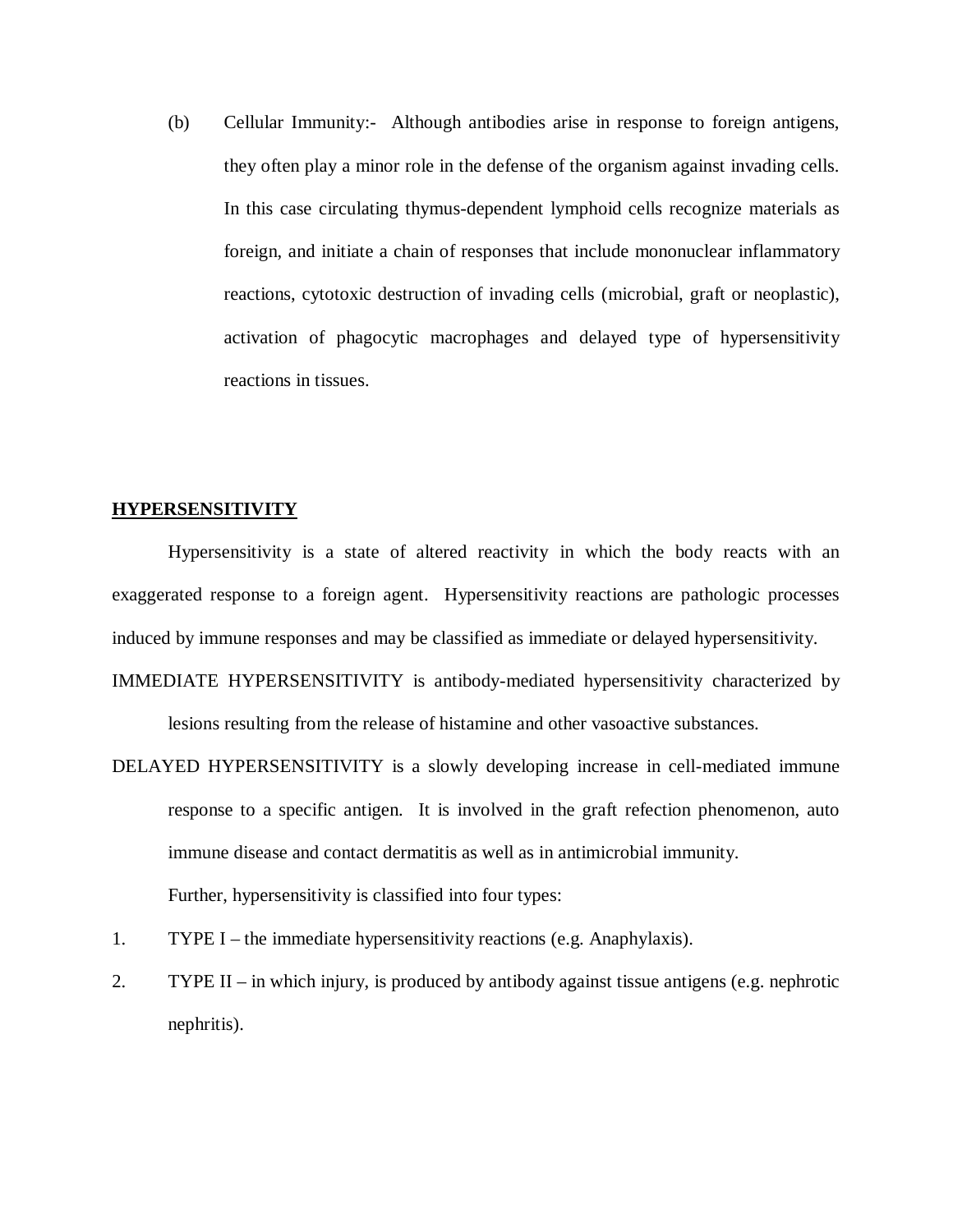- 3. TYPE III in which injury is produced by antigen-antibody complex, especially by soluble complexes formed by slight antigen excess (e.g. Arthur reaction and serious sickness).
- 4. TYPE IV the delayed hypersensitivity reaction (e.g. contact dermatitis).

# **ANAPHYLAXIS**

Anaphylaxis is an unusual or exaggerated allergic reaction of animal to foreign protein in other substances.

Generalized anaphylaxis in human begins within 5-30 minutes after administration of the inciting agent, with flush, patoxysmal cough, dyspnea, vomiting, circulatory collapse and shock, major causes of death are laryngeal edema, massive airway edema, and cardiac failure. Major causes of generalised anaphylaxis in human are drugs (e.g. penicillins), biological (e.g. animal sera), insect stings (e.g. bee, wasp) and foods (e.g. shellfish). In human the antibody involved in anaphylaxis is IgE.

# **ARTHUS REACTION**

This is the development of an inflammatory lesion, classically an ulcer, marked by edema, hermorrhage and necrosis, that occur within hours after interdermal injection of an antigen to which the animal already has precipitating antibody. It is generally considered an immediate hypersensitivity or is classed as a type III reaction.

# **SERUM SICKNESS**

This is a hypersensitivity reaction occurring 8 to 12 days following a single, relatively large injection of foreign serum and marked by rashes, edema, joint pains and high fever. The reaction is attributable to the formation of precipitins against the foreign serum, which react with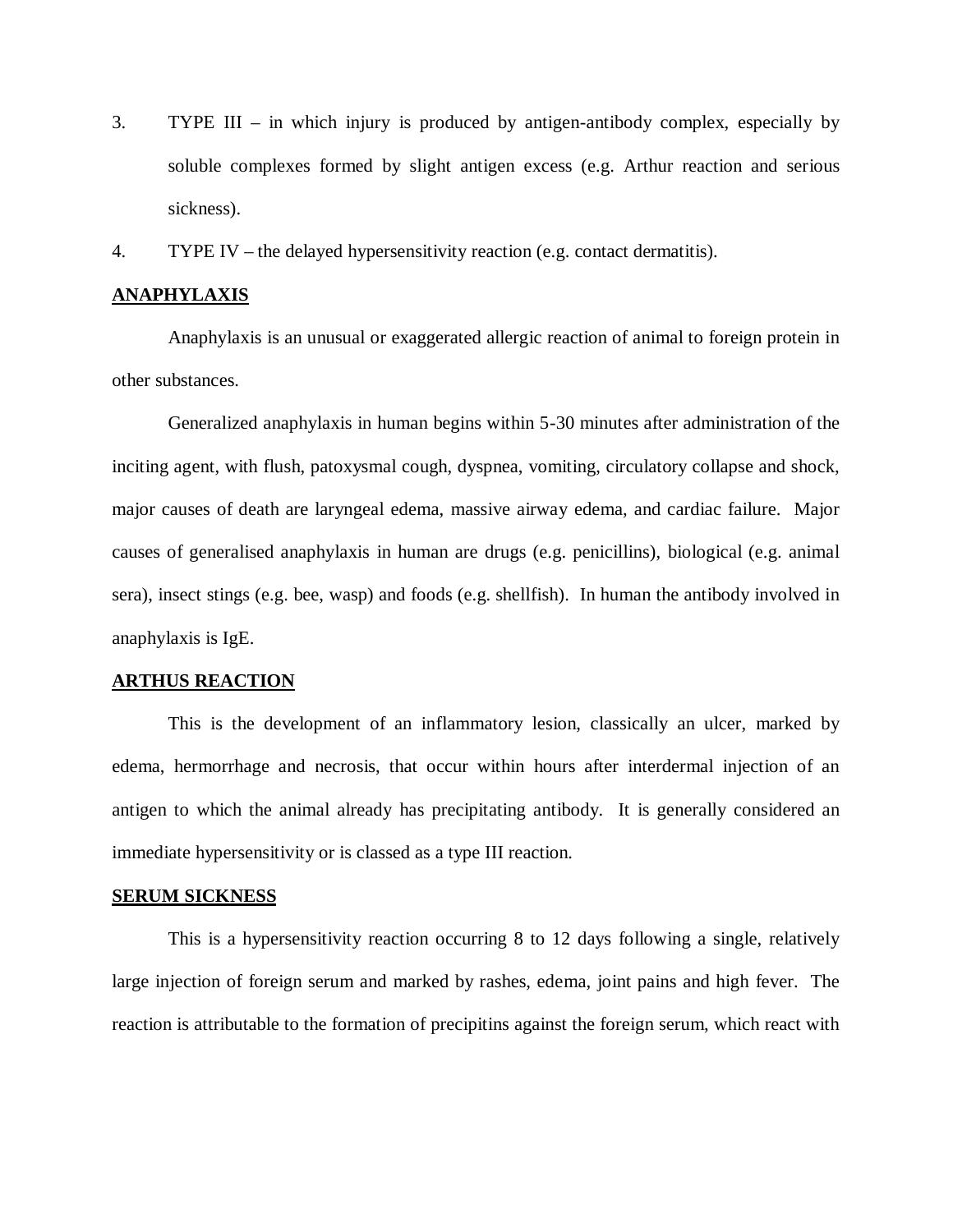the serum to form antigen-antibody complexes that mediate immunologic injury to tissues. Also called serum disease or serum intoxication.

# **AUTOIMMUNE DISEASES**

This is any of a group of disorder in which tissue injury is associated with humoral or cell-mediated response to body constituents. They may be systemic (e.g. systemic Inpus erythromatosis) or organ specific (e.g. autoimmune thyroiditis). That is disease state, attributed to immune responses of a host to its own tissues.

In general, the tissue antigens present during fetal and neonatal life are recognized as "self" and so are tolerated by the host. No antibodies or hypersensitivity reactions are developed to them. On the other hand, Ags not present during the fetal or neonatal life are rejected as "not self" and immune responses to them may develop.

The differentiation of "self" from "not self" must be an important homeostatic function of the animal body. "Autoimmune disease" may be considered of this homeostatic function, a disorder of immune regulator.

Examples of disorder leading to autoimmune reactions are seen in chronic thyroiditis (thyroid gland), Allergic Eusephalitis (CNS), Rheumatic fever (multiple infection with group of beta hemolytic streptococci – cardiac muscle involvement), Blood disease (hemolytic anaemia).

# **TRANSPLANTATION IMMUNITY**

Blood groups of the ABO system are transplantation Ags, but they are carbohydrates. Most other transplantation Ags are proteins.

It has long been known that a individual will accept a graft of his own tissue (e.g. skin) but not that of another person except an identical twin. An autograft is a graft of tissue from one individual onto itself, and it "takes" regularly and permanently. An isograft is a graft of tissue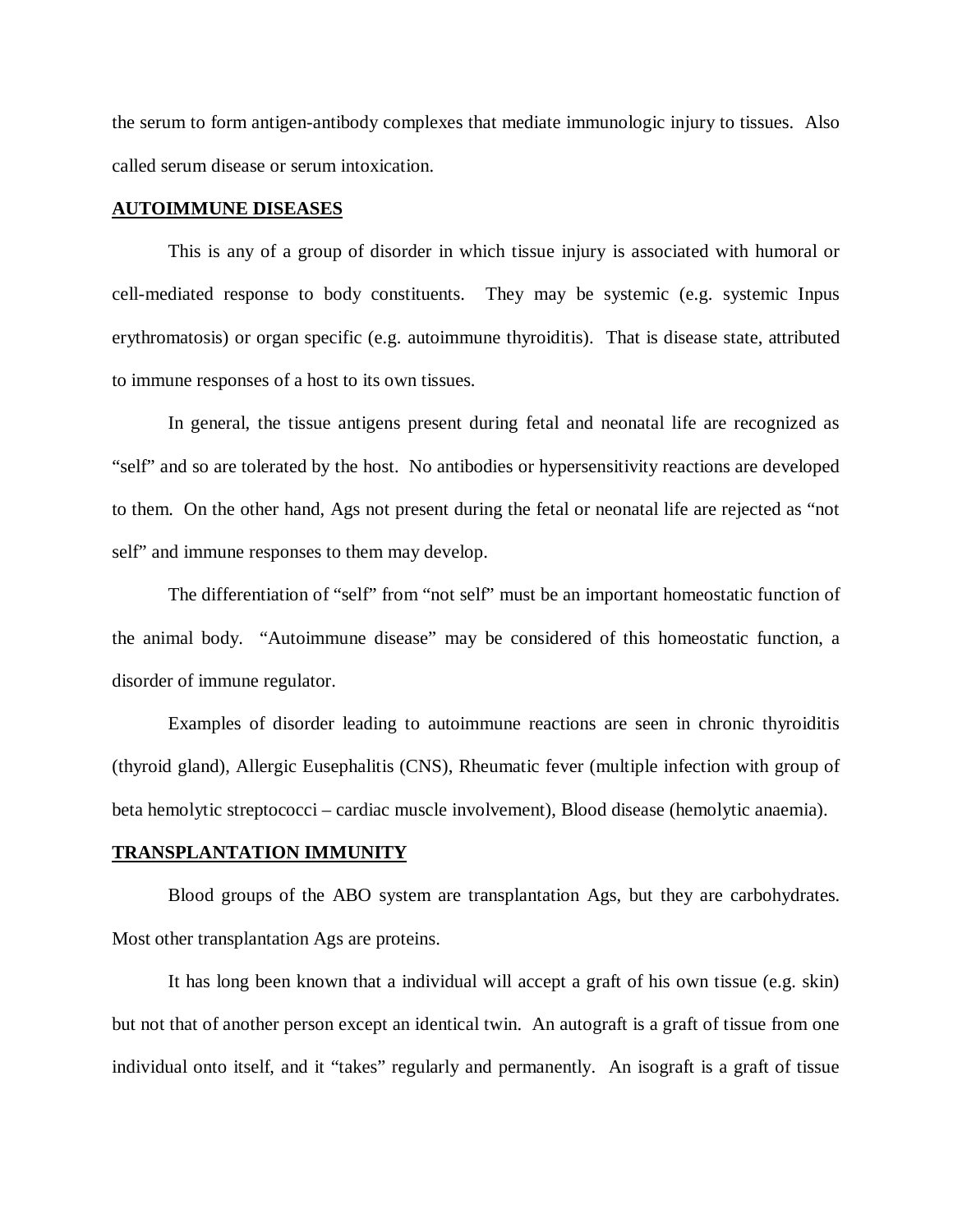from one individual to another genetically identical individual, and it usually "takes" permanently. A heterograft (xenograft) is a graft from one species to another species. It is always rejected. An allograft (homograft) is a graft from one member of a non inbred species to another member, e.g. from one human to another human. It is rejected.

The problem of tissue transplantation resides in specific "transplantation antigen" that exist in all mammalian cells. These antigens are of a great variety under the control of a number of different "histocompatibility genes". In order to determine the degree of histocompatibility for matching donor and recipient of transplants, the following procedures are employed:

- (1) Lymphocyte defined (LD) loci which are expressed in mixed leukocyte culture (MLC) tests – The MLC is particularly useful in selecting the best donor within a family.
- (2) Histocompatibility Antigen (HLA) typing by Lymphocytotoxicity.
- (3) It is also considered essential that donor and recipient be compatible by matching of ABO blood groups.

If donor and recipient are well matched by MLC and HLA typing, the long-term survival of transplanted organ or tissue is enhanced.

To delay or diminish rejection of transplanted tissue or organs, attempts are made to suppress immunologic rejection mechanisms. At present this involves the administration of corticosteroids, immunosuppressive drugs such as azathioprine, antilymphocytic serum and radiation. Unfortunately, all of these immunosuppressive measures enhance the recipient's susceptibility to endogenous or exogenous infection.

**NOTE:** IMMUNOSUPPRESSION is the artificial prevention or diminution of the immune response, as by irradiation or by administration of antimetabolites, autolyphocyteserum or specific antibody. This is also called immune depression.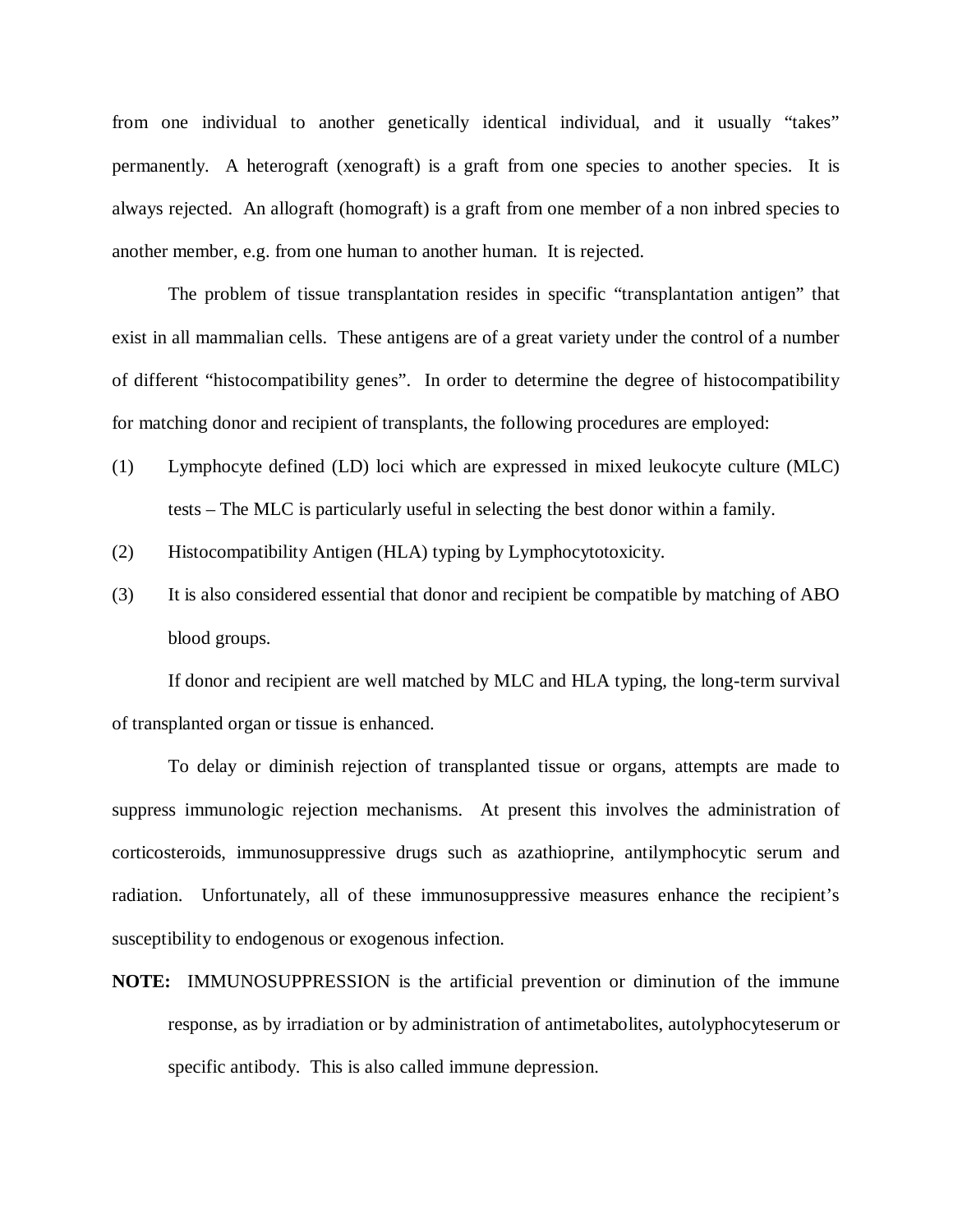## **SEROLOGIC REACTIONS**

Serology is the study of reactions between antigen and antibody. It attempts to quantitative these reactions by keeping one reagent constant and diluting the other. Some serologic measurements may be made absolutely quantitative by using the technics of immunochemistry.

Serologic reactions can be used to identify antigens or antibodies. If either of these reagents is known. They are also used to estimate the relative quantity of these reactants. Thus, the level or title of antibodies in serum can be determined by means of known antigens and conclusions can be drawn regarding past contact of the host with the antigen. This is particularly valuable in the diagnosis of infection of certain form of hypersensitivity. Conversely, by means of known antibodies, the various antigens of a microorganism or other biologic material that characterize it may be identified. Those serologic technics permit the definitive identification of microorganism isolated from an individual with infection or the classification of red blood cells for blood transfusion or the selection of donor grafts.

The following serologic reactions would be discussed in details: complement fixation, agglutination, precipitin, immunofluorescence, and Radioimmunoassay reactions.

#### **THE COMPLEMENT SYSTEM**

Complement is a complex series of enzymatic proteins occurring in normal serum that interact to combine with antigen-antibody complex, producing lysis when the antigen is an intact cell. Complement comprises nine functioning components symbolized as C1 through C9. C3 and C5 are involved in inflammatory response. C1 and C4 are involved in the neutralization of viruses. The complement system is known to be activated by immunoglobulins IgM and IgG. Activation of the complement sequence of reactions can lead to the production of biologically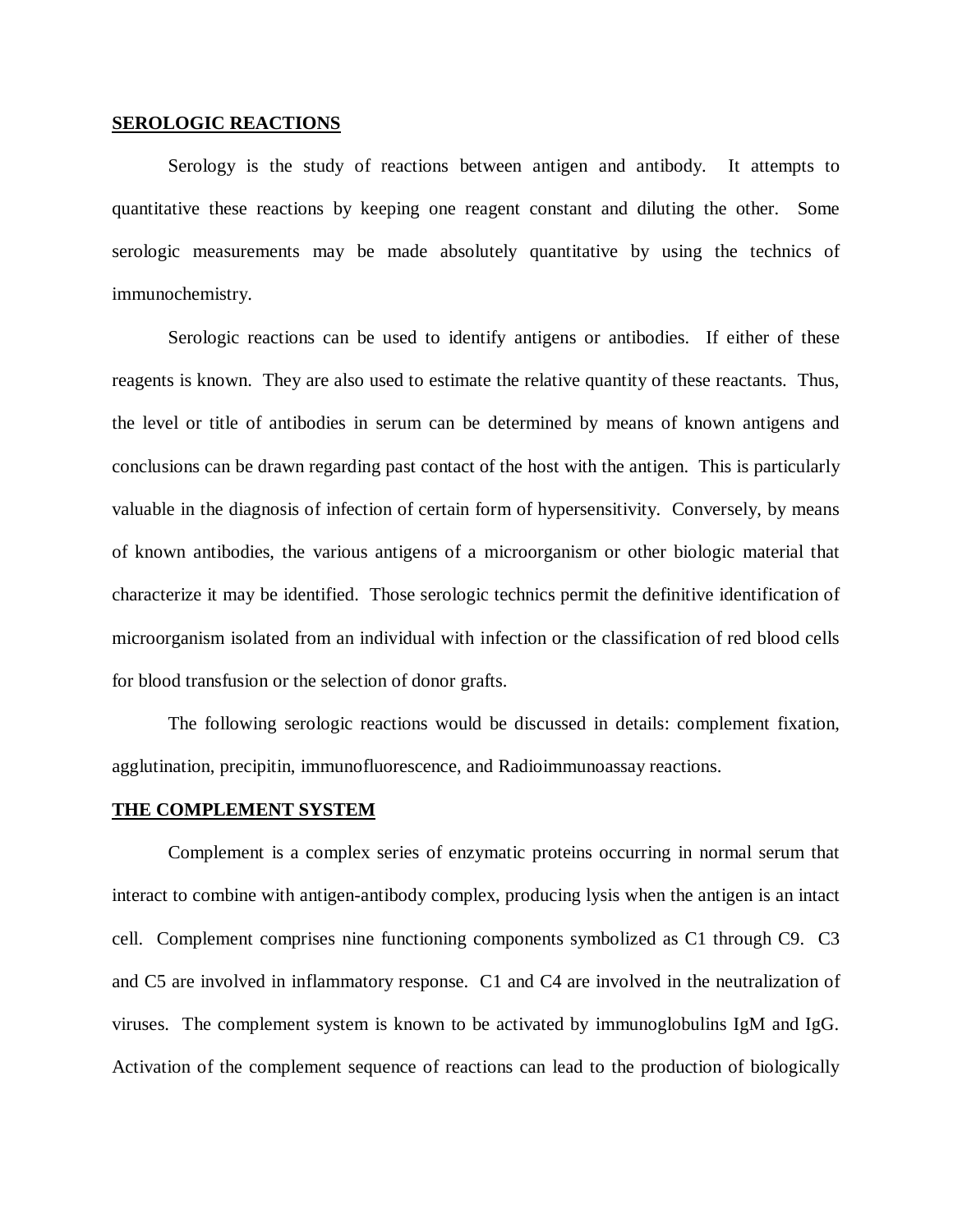active factors (e.g. chemotactic factors), to damage of cell membranes (e.g. lysis of cells) or to various pathologic process (e.g. nephrotoxic nephritis).

In complement fixation test (serologic reaction), the most important thing is the sequence of reactions that lead to damage of cell membranes i.e. lysis of cells. Complement fixation tests depend upon 2 distinct reactions. The first involves antigen and antibody (of which one is known, the other unknown) plus a fixed amount of pretitrated complement. If antigen and antibody are specific for one another, they will combine. The combination will take up (fix) the added complement. The second reaction involves testing for the presence of free (unattached) complement. This is done by the addition of red cells "sensitized" with specific hemolysis. If complement has been "fixed" by the antigen-antibody complex, then none will be available for lysis of the sensitized red cells. If the antigen and antibody are not specific for each other or if one of them is lacking, then complement remains free to attach to the sensitized red cells and lyse them. Therefore, a positive CF test gives no hemolysis. A negative test gives hemolysis. This can be written schematically as follows:

```
Complement not bound + sensitized RBC \longrightarrow lysis of RBC = Negative
Complement bound + sensitized RBC \longrightarrow nolypsis of RBC = Positive
```
Therefore a positive test occurs if only antigen and antibody have combined to bind available complement. If antigen does not match specific antibody, no complex will be formed, no complement will be consumed and lysis of added red cells indicates a negative test.

For practical performance of the test, it is necessary to control all reagents and environmental conditions carefully. In order to eliminate any complement that might be present in the serum used, all serum must be inactivated by heating for 30 minutes at  $56^{\circ}$ C.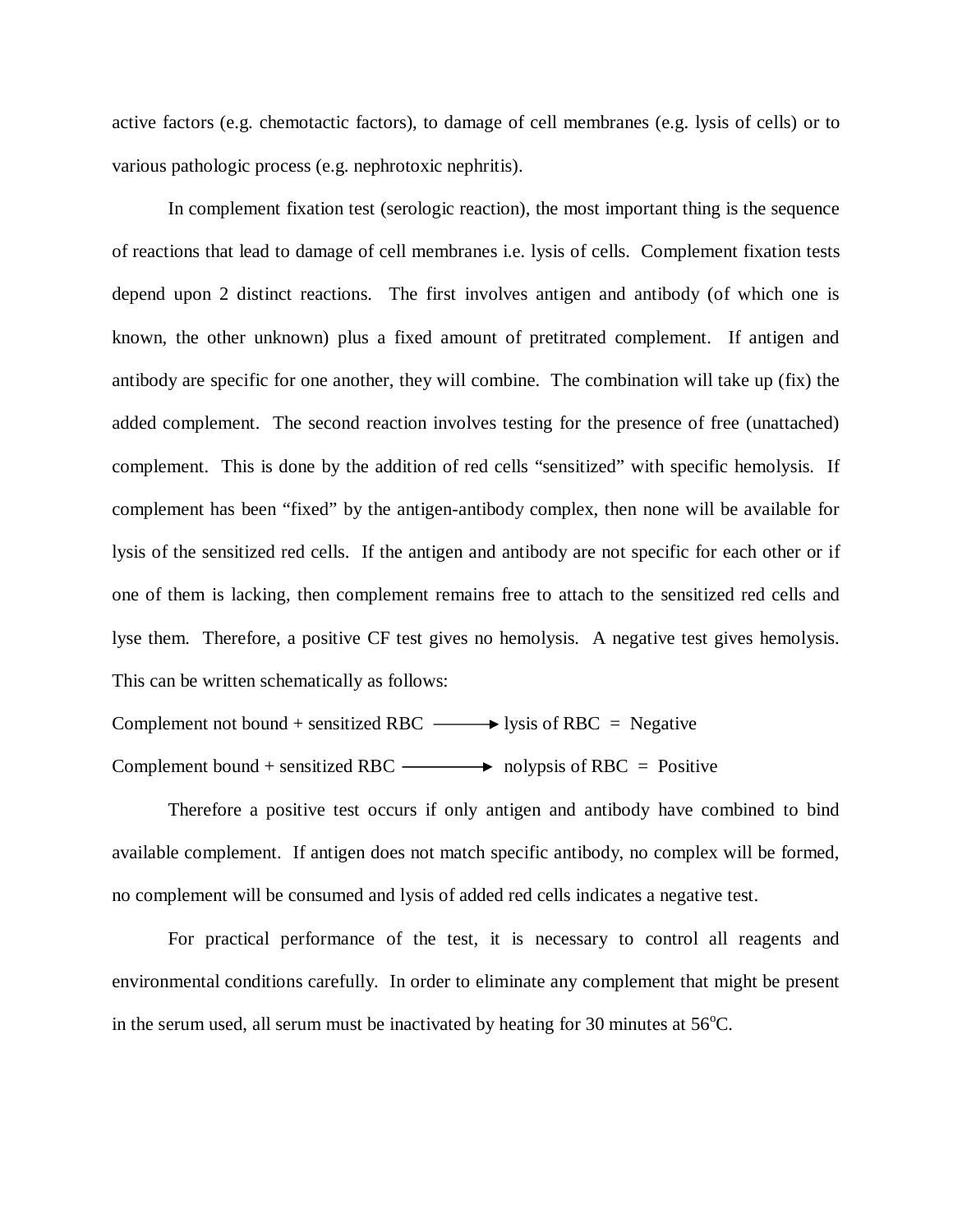If properly controlled, the CF is among the most sensitive and delicate of all the serologic reactions employed in the diagnostic microbiology laboratory. It is used for the identification of antibody and estimation of its titre (with known antigens) or the identification of antigen (with known antibody). The serologic diagnosis of many viral, parasitic, fungal infections and of some immunologic disorders rests on CF test.

# **Role of Complement in Defence**

Complement mediates the attack on invading microorganisms. The function of antibody is to identify the invading organism as foreign and to activate the attack of complement. Once activated, the complement system sets in motion a series of processes that destroy the foreign cells as follows:

- Cell lysis The full complement system leading to membrane damage can cause the destruction of some bacteria by rupture so that the cells release their contents.
- Opsomization Activate C3 molecules bend to microorganisms. Neutrophils and macrophages have specific binding sites for C3b thus facilitating hegocytosis of the coated organisms.
- Inflammatron the movement i.e. chemotasis of phagocytic cells towards the microorganism and the increase in vascular permeability that is seen as a feature of acute inflammation are promoted of the release of small fragments of complement components during the course of activation.

#### **Role of Complement in Disease**

In some individuals the control of complements is not perfect and damage may be done to the host's own cells. Complement plays a major role in the pathogenesis of immune complex disease. For example in systemic lupus erythromatosus (SLE), the integration of DNA and Anti-DNA results is complement activation and the production of inflammatory factor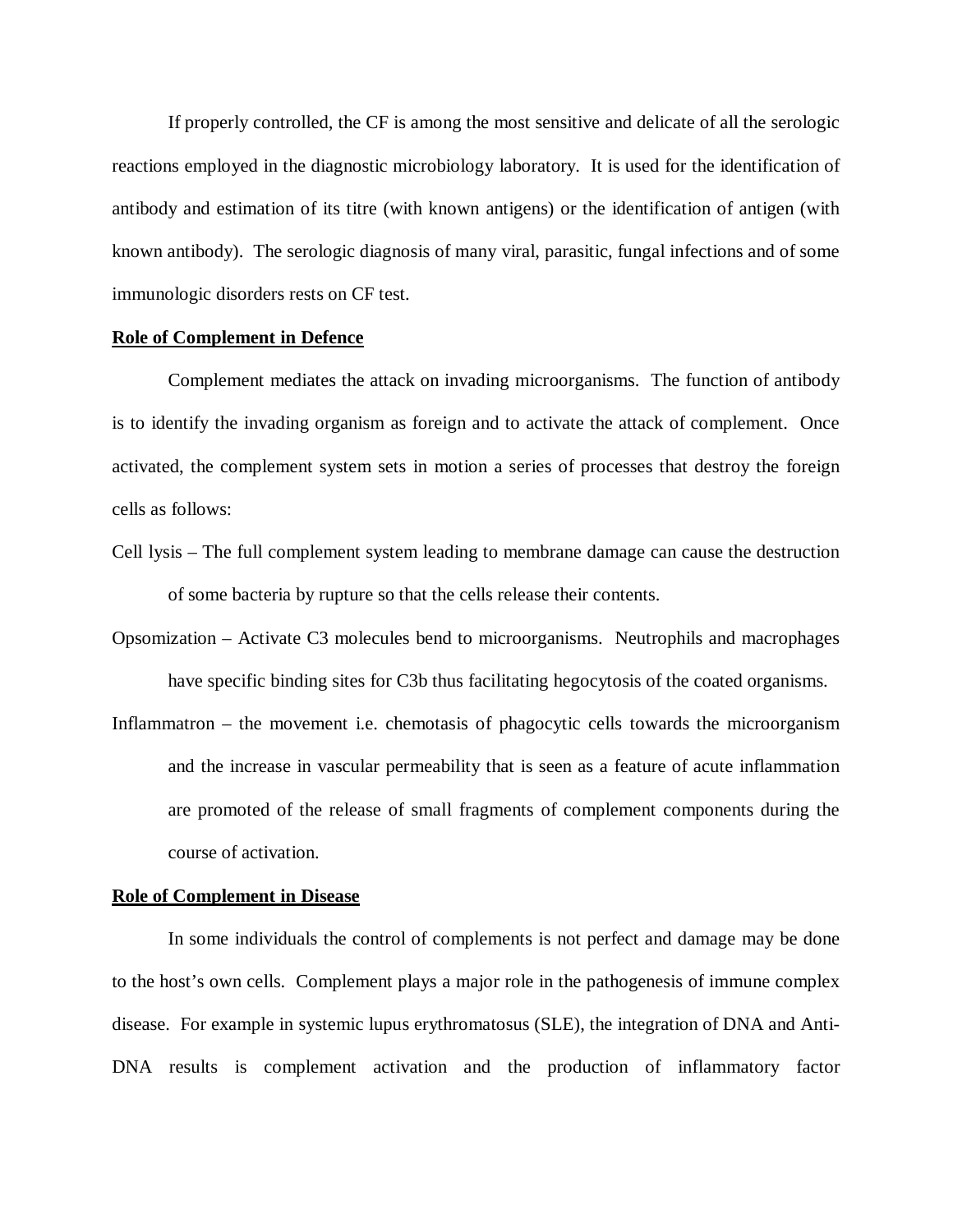(anaphytotoxins) at sites where complexes have been lodged. If this occurs in renal glomeruli or in the walls of blood vessels, the result is immunological injury. If by accident, the body makes antibody to its own red cells, the complement system has no way of distinguishing the coated red cells from any other foreign cells. The interaction of complement with antigen-antibody complexes on the cell surface leads to the destruction of red cells.

On one hand, complement aids immune protection; on the other hand, it contributes to hypersensitivity and autoimmune disorders.

# **AGGLUTINATION REACTIONS**

Agglutination is a phenomenon consisting of the collection into chimps of the cells distributed in a fluid. The antigen in agglutination reactions is particulate and commonly consist of microorganisms, cells (e.g. red blood cells) or uniform particulates like latex or bentonite onto which antigen have been adsorbed. When mixed with specific antiserum, these cells or particles become clumped. The clumps aggregate and finally settle as large, visible chumps, leaving the supernatant clear. If one of the reagents is known, the reaction may be employed for the identification of either antigen or antibody. This, the reaction is commonly used to identify, by means of known antisera, microorganisms cultured from clinical specimens. The agglutination reaction is also used to estimate the titre of antibacterial agglutinins in the serum of patients with unknown disease. A rise in antibody titre directed against a specific microorganism occurring during an illness strongly suggests a causative relationship.

Microorganisms possess a variety of antigens and antibodies to one or more of these may be present in antiserum. A single example is provided by the antibody response to infection by flagellated bacteria. Antibodies may be directed against the flagellar surface antigen, the somatic antigen or both. The type of macroscopic agglutination may be distinctive. The flagellar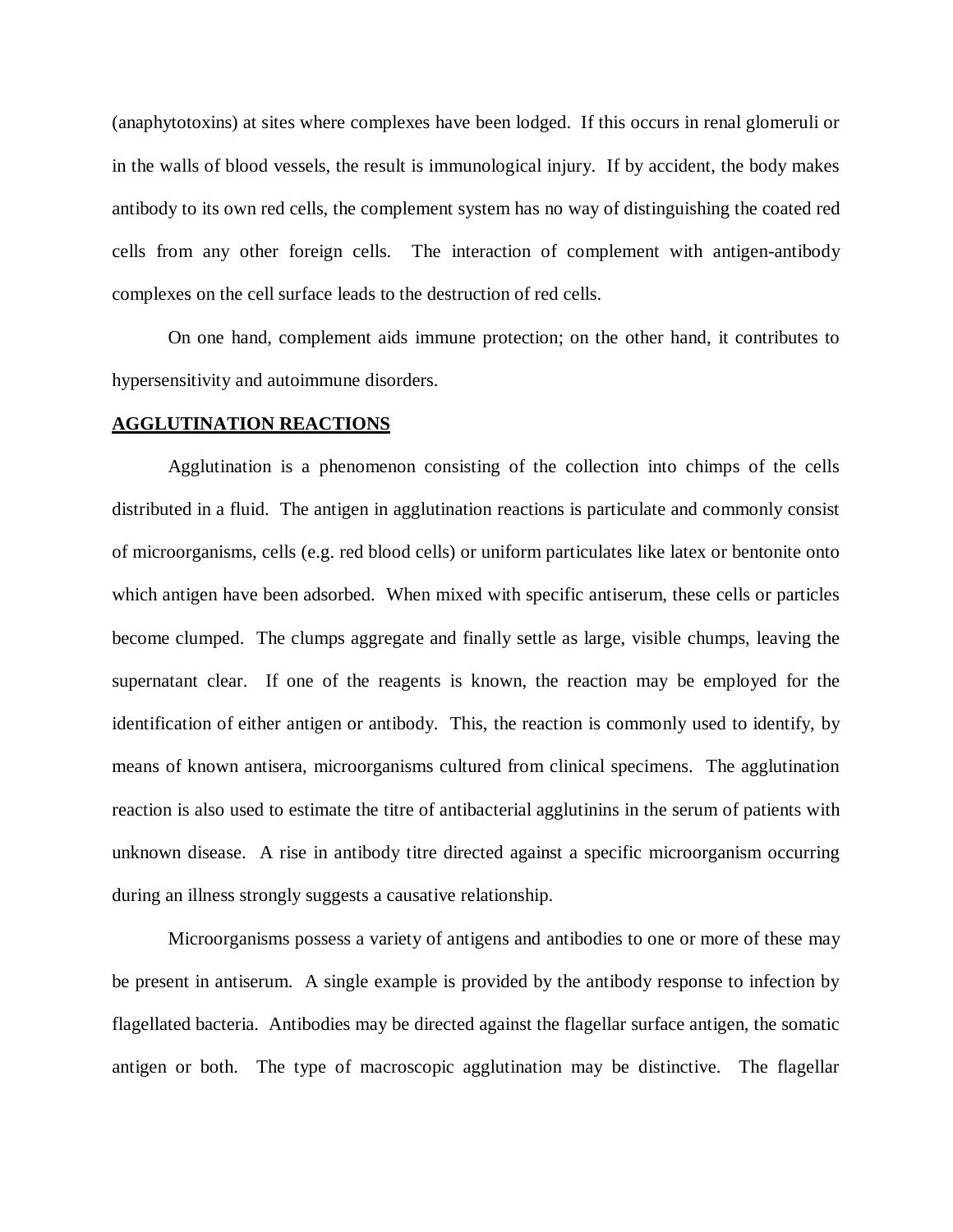antigen-antibody complex appear coarse and floccular, whereas the somatic complex is fine and granular.

The agglutination reaction is aided by elevated temperature  $(37-56^{\circ}C)$  and by movement which increases the contact between antigen and antibody (e.g. shaking, stirring, centrifuging). The aggregations of clumps requires the presence of salts. In the zone of antibody excess (i.e. concentrated serum), agglutination may be inhibited owing to the presence of blocking antibody. This is called PROZONE PHENOMENON. This prozone may give the impression that antibody are absent. This error can be avoided only by using serial dilution of serum. PROZONE PHANOMENON is exhibited by some sera which give effective agglutination reactions when diluted several hundred- or thousand-fold but do not visibly react with the antigen particles when undiluted or only slightly diluted. The phenomenon is not due simply to antibody excess but often involves a special class of antibodies, blocking or incomplete antibodies. This is also referred to as prozone, prozone phenomenon or agglutinoid reaction.

The agglutination test may be performed microscopically by mixing a loopful of serum with a suspension of microorganisms on a slide and inspecting the result through the low-power objective. This is commonly done for identification of unknown cultures. For the estimation of the "titre" of agglutinating antibody in an unknown serum, a macroscopic tube dilution test is usually done. A suitable fixed amount of antigen is added to each tube of a series of serum dilutions and after thorough shaking, the tubes are incubated at  $37^{\circ}$ C for 1-2 hours. The result is determined by looking for sedimented chumps and clear supernatant fluid. The "titre" of the serum is the highest dilution with clearly visible agglutination.

# **PRECIPITATION REACTIONS**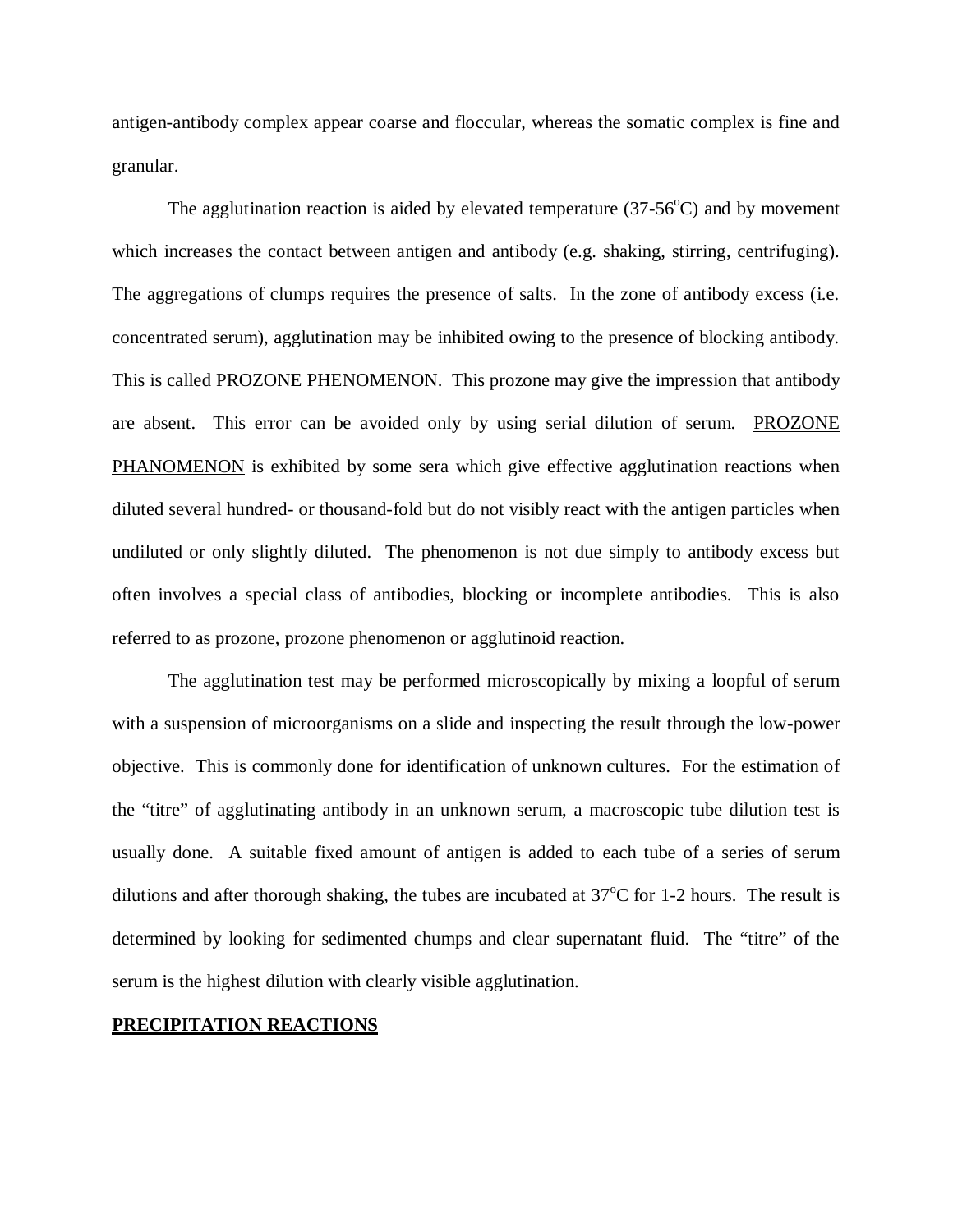Precipitation in immunology is the interaction between soluble macromolecular antigen and the homologous antibody resulting to production of deposit e.g. the antigen-antibody complex formed as a consequence of the reaction of pneumococci capsular polysaccharide in solution with specific antiserum.

To demonstrate the presence of antibody against an antigen in solution, the antigen merely has to be layered in a tube over a small volume of antiserum. At the interface of the two reagents precipitation will occur forming a ring. This gives qualitative evidence of an antigenantibody reaction but does not indicate whether one or several antigen-antibody system are present. If, however, the reaction takes place in a semisolid environment (e.g. soft agar), then different antigens and antibodies are likely to diffuse at different rates. As a result, optional proportions for precipitation occur at different sites in the agar and distinct multiple bands of precipitate form. Agar diffusion methods based on this principle (Duchterlomy, Ondis) aid in detecting the number of components in mixtures of antigens or in detecting the identity or diversity of different antigens interacting with a single antibody as shown below:

There are the examples of double diffusion precipitin reaction in gel.

In order to titrate the precipitin content of a serum, serial dilutions of the serum are mixed with constant amount of antigen (as in most other serological reactions). The precipitin content of the serum is then expressed as the greatest dilution of antigen precipitated. Precipitin reactions require the presence of salt and the pH must be near neutrality. The reaction rate is faster at higher temperature but the maximum amount of precipitate is formed at cold temperatures.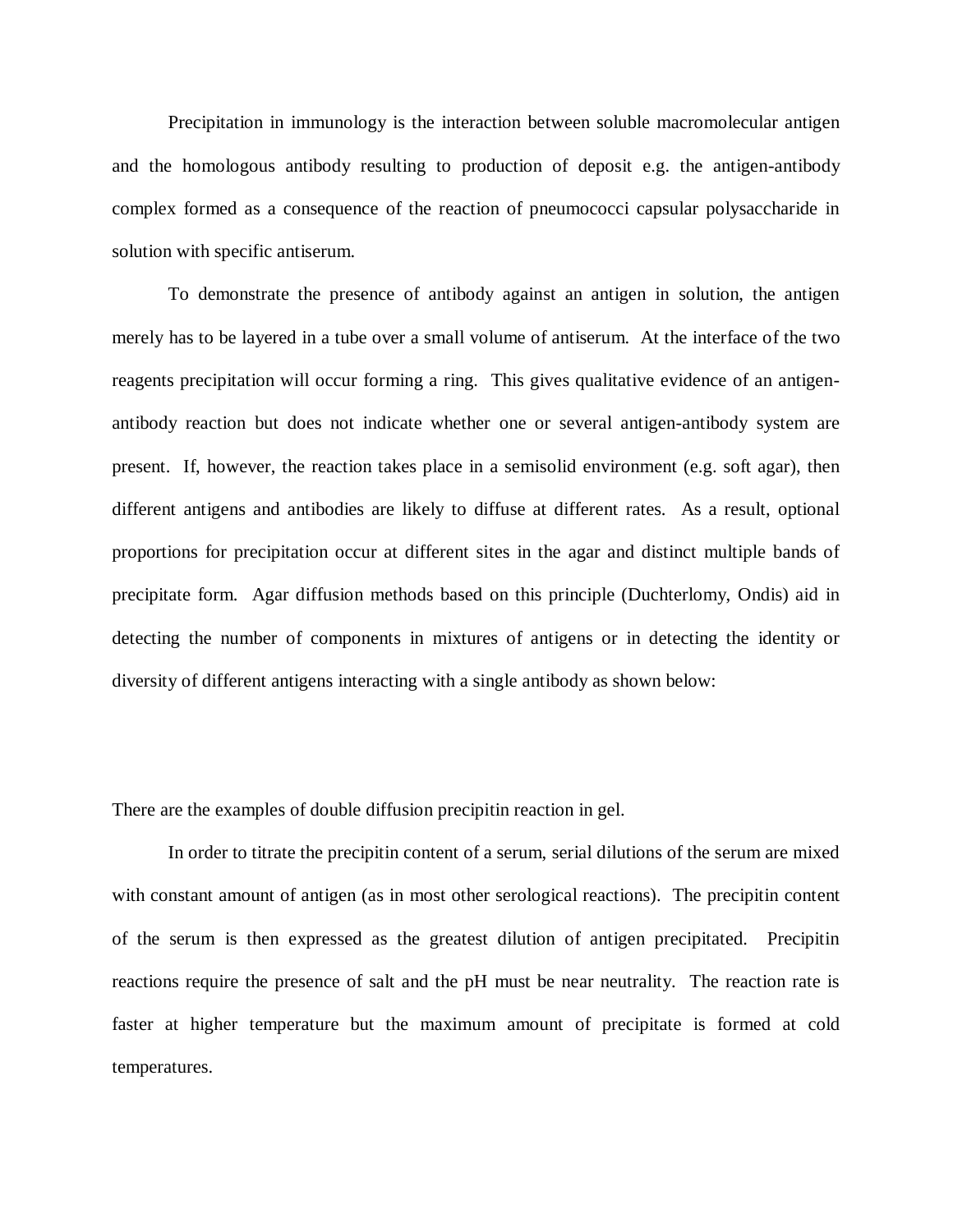*What is the difference between Agglutinationand precipitation*?

*Define each as given in the note*.

## **IMMUNOFLUORESCENCE (FLUORESCENT-ANTIBODY REACTION – FA)**

The fluorescent antibody (FA) reaction are based upon a fluorescent dye such as fluorescein isothiocyanate or rhodamine B isothiocyanate, being conjugated with antibody. Thus antibody attachment to antigen can be identified under the fluorescent microscope.

The direct fluorescent antibody (FA) reaction is used mostly to identify microorganisms in clinical materials. The material is fixed to a microscope slid and overlaid with a specific antibody preparation (known) in which fluorescein is conjugated to the antibody. Following the incubation, the conjugated antiserum is washed off and the slide is examined under the fluorescent microscope. Fluorescent microorganism (antigen) indicates the presence of reaction between the conjugated antiserum and antigen. In bacteriologic diagnosis, specific direct immunofluorescence is valuable for the rapid identification of group a hemolytic streptococci, *Treponema pallidum* and other organism. For special diagnosis, immunofluorescent has been used for rapid screening of enteric, yersima, bacteria causing childhood meningitis and others.

# **RADIOIMMUNO ASSAY (RIA)**

This is the determination of antigen or antibody concentration by means of radioactivelabelled substance that reacts with the substance under test.

Radioimmunoassays are the most sensitive and versatile methods for the quantitation of substances that are antigen or haptens and can be radioactively labeled. Radioimmunoassay is particularly applicable to the measurement of serum levels of many hormones, drugs and other biological materials. The method is based on competition for specific antibody between the labelled (known) and the unlabelled (unknown) concentration of the material. The complexes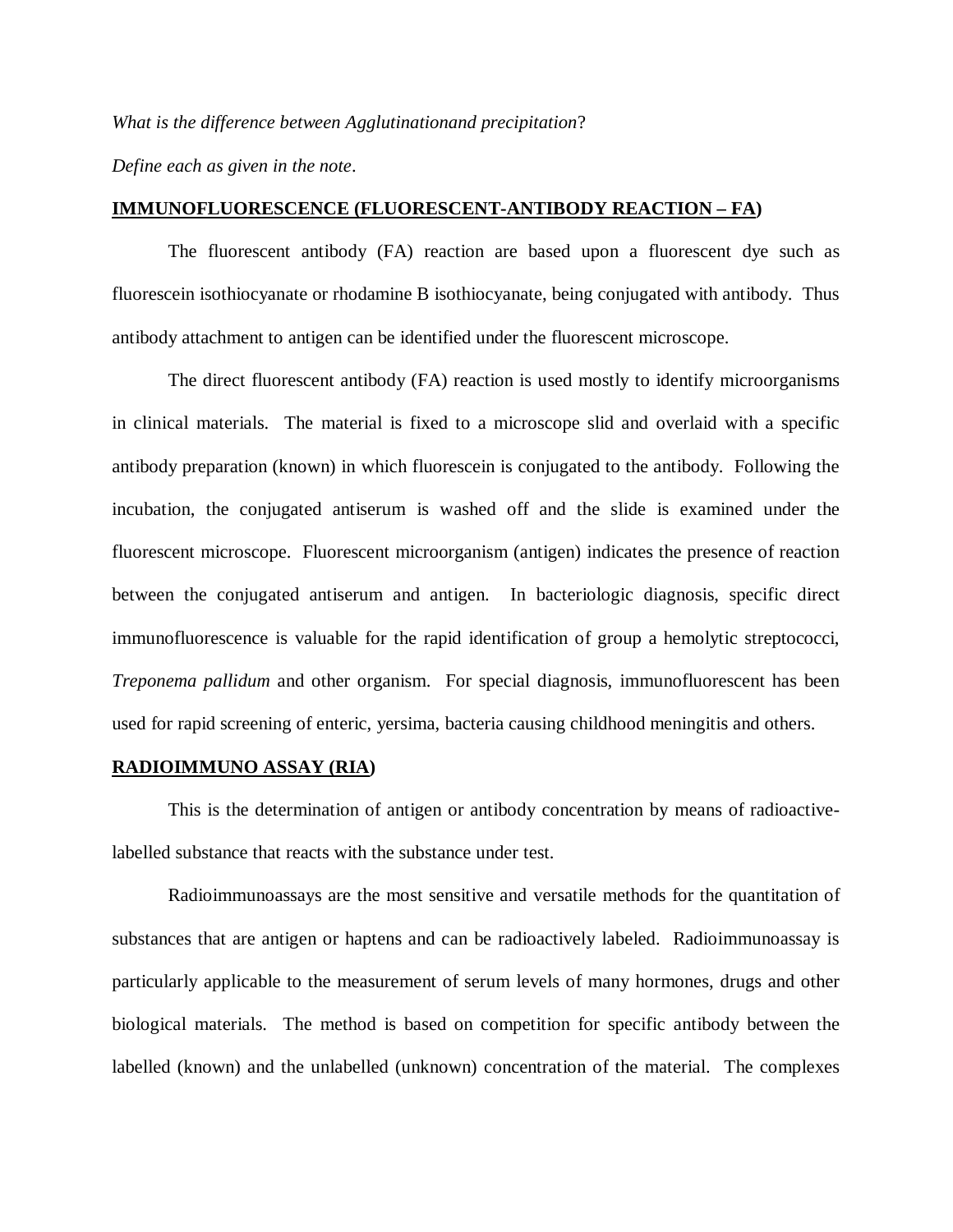that form between Ag (or hapten) and Ab can then be separated and the amount of readioactivity determined by radioactive counter. The concentration of the unknown (unlabelled) Ag is determined by comparison with the effect of standards.

i.e.  $Ag^* + Ab$   $Ab - Ag^*$ 

# **IMMUNOELECTROPHORESIS**

The immunoelectrophoresis (IEP) method utilizes an initial electrophoretic separation of the protein components in agar get followed by diffusion of these components into an oppositely diffusing zone of antibody to produce a series of precipitin arcs.

The number of arcs produced and their position can be used to determine the individual components (antigens) in a complex mixture. By comparison with a known control on the same plate, tentative identification can be made.

In addition to agar gel, various other support media have been used, including cellulose acetate, hydrolysed starch and dextian (sephadex).

There is another similar or extension of the technique, known as *counterimmoelectrophoresis*, which relies on the movement of antigens towards the anode in an electric field while antibodies are carried with the electro-osmophoretic flow of water in opposite direction. Thus, antigens and antibodies move rapidly toward each other in the supporting get to form a visible precipitate counter immunoelectrophoresis has wide application in the rapid detection of antigens with the use of known antisera e.g. a diagnosis of meningitis is possible in just 1 hour when the CSF containing soluble antigens is matched against a known antisera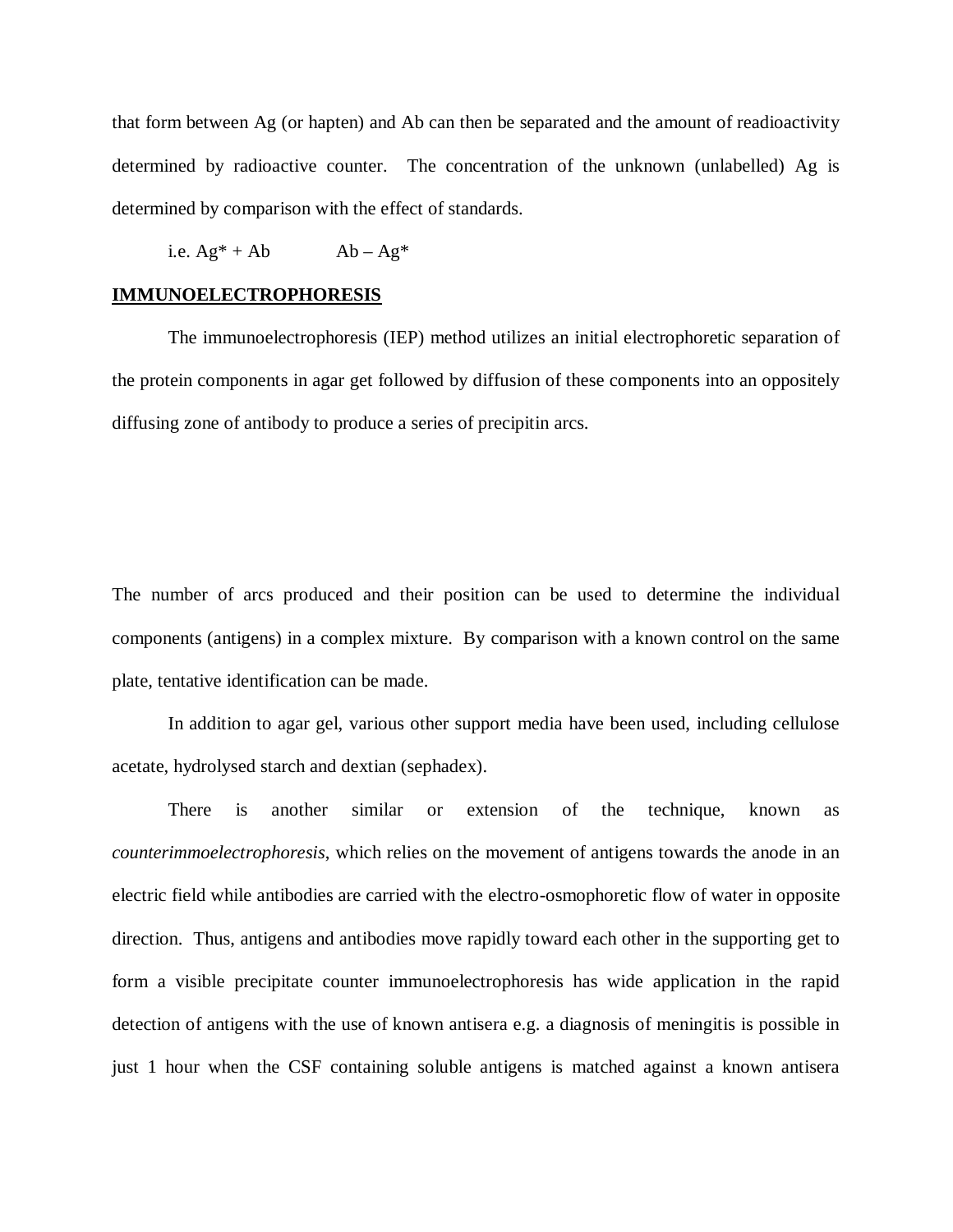compared with 16 hours or more required for diffusion techniques. This method has also been used in studies of Austalia (hepatitis) antigen (HB $_{\text{Ag}}$ ).

# **HEMOLYTIC DISEASE OF THE NEWBORN**

**Introduction:** Jaundice, anemia and enlargement of the liver and spleen are clinical signs of the disease entity known as hemolytic disease of the newborn. The condition starts in utero and affects the erythropoielic system of the fetus often causing the appearance of circulating erythroblast. Hence it was originally called erythroblastosis fetalis.

The most common cause of hemolytic disease of the fetus and newborn is blood group incompatibility. Antibody originating the maternal serum enters the fetal circulation through the placenta, attaches to blood group antigen on the infant's red cell membrane and causes destruction of the cells. To compensate for the resultant anemia the fetal bone marrow responds excessively and other sites of red cell production such as the spleen, liver and kidney may be brought to use. The severity of the disease ranges from mild anemia to stillbirth, depending on the number of red cells destroyed and the ability of the fetus to compensate by increased production of new cells.

Effects of red cell destruction on the fetus and newborn. In severe disease the fetus is unable to compensate adequately for the red cell destruction and extreme anemia results. Heart failure subsequent to extreme anemia is thought to be the major cause of intrauterine death form hemolytic disease. Generalized edema (hydrop fetalis) may also be present in severe cases. As would be discussed later, jaundice and kernicterns do not occur before birth. Anemia, which is the greatest danger in utero, can be corrected by transfusion soon after delivery. However, the greater threat to the newborn infant is bilirubin, a toxic product of red cell destruction. During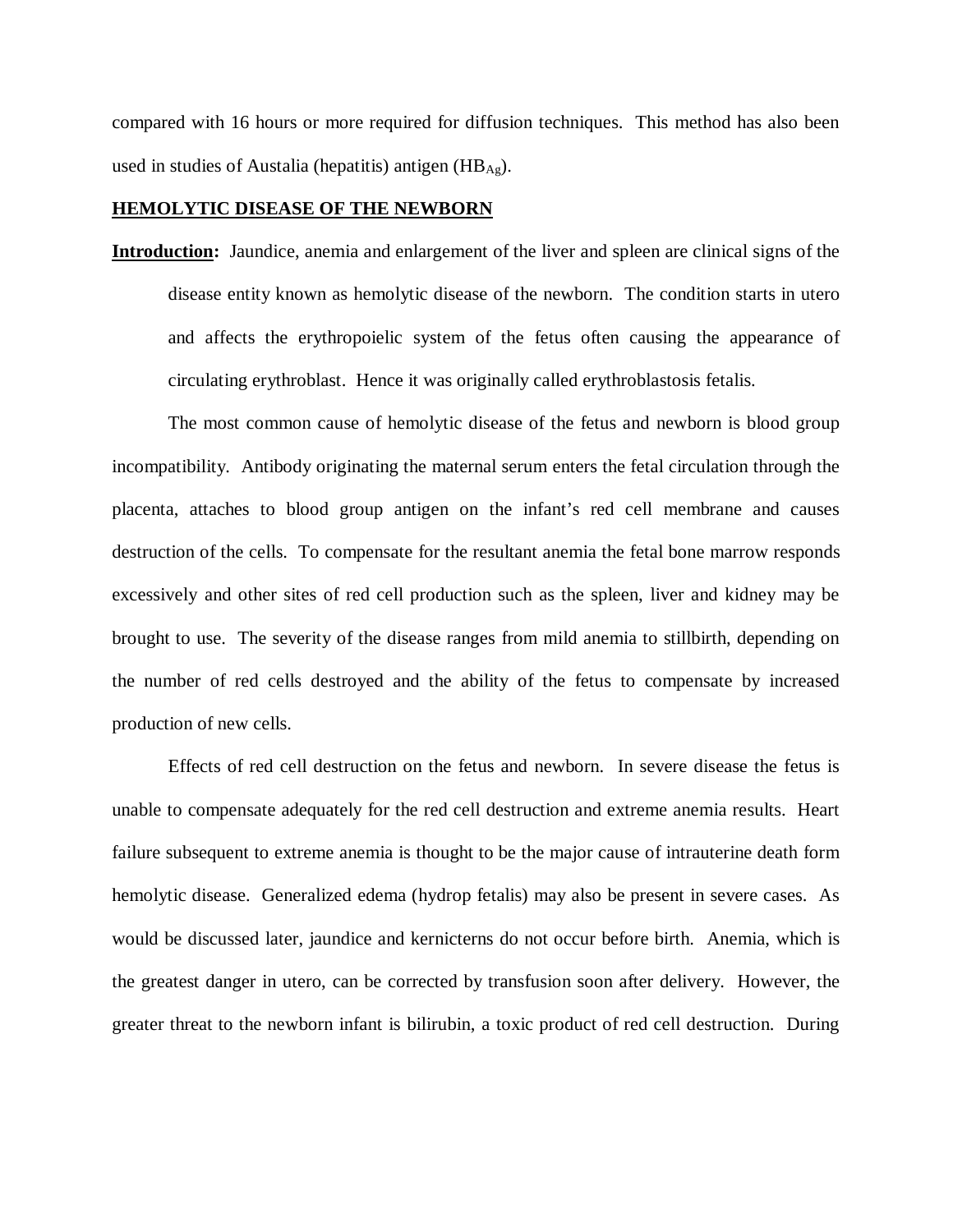pregnancy fetal bilirubin is transported across the placenta and eliminated by the mother, but delivery it begins to accumulate in the child.

# **Origin of the Maternal Antibody**

Blood group antibodies are gamma globulins produced by an individual after exposure to red cells possessing an inherited factor-blood group antigen lacking in the host. Because of their immune properties these gamma globulin are called immunoglobulins. The antibody most frequently seen as a course of severed hemolytic disease is anti-Rh (D) in an Rh negative woman. However, Rh positive women can and do develop other antibodies that cause severe hemolytic disease.

The red cell antigen that stimulated the prenatal patient to produce an antibody may have been received during a prior pregnancy or far more likely, at delivery of an incompatible fetus. Alternatively, the patient may have been immunized by transfused red cells that possessed a foreign antigen or by incompatible red cells that were injected intramuscularly.

Once the immune mechanism is triggered (primary response), antibody production may continue for years without additional stimulation without additional stimulation.

**ABO protection:** The protective role of ABO incompatibility in reducing the risk of Rh immunization through pregnancy would be discussed. The compatibility of fetal red cells with the mother's ABO blood group determines their survival time in the maternal circulation and the route by which they are eliminated. If the child's red cells are group A or group B and the maternal serum contains anti-A or anti-B, the antibody will destroy the invading red cells quite rapidly so that they have a limited survival time, perhaps insufficient to initiate a primary immune response. Furthermore, breakdown products of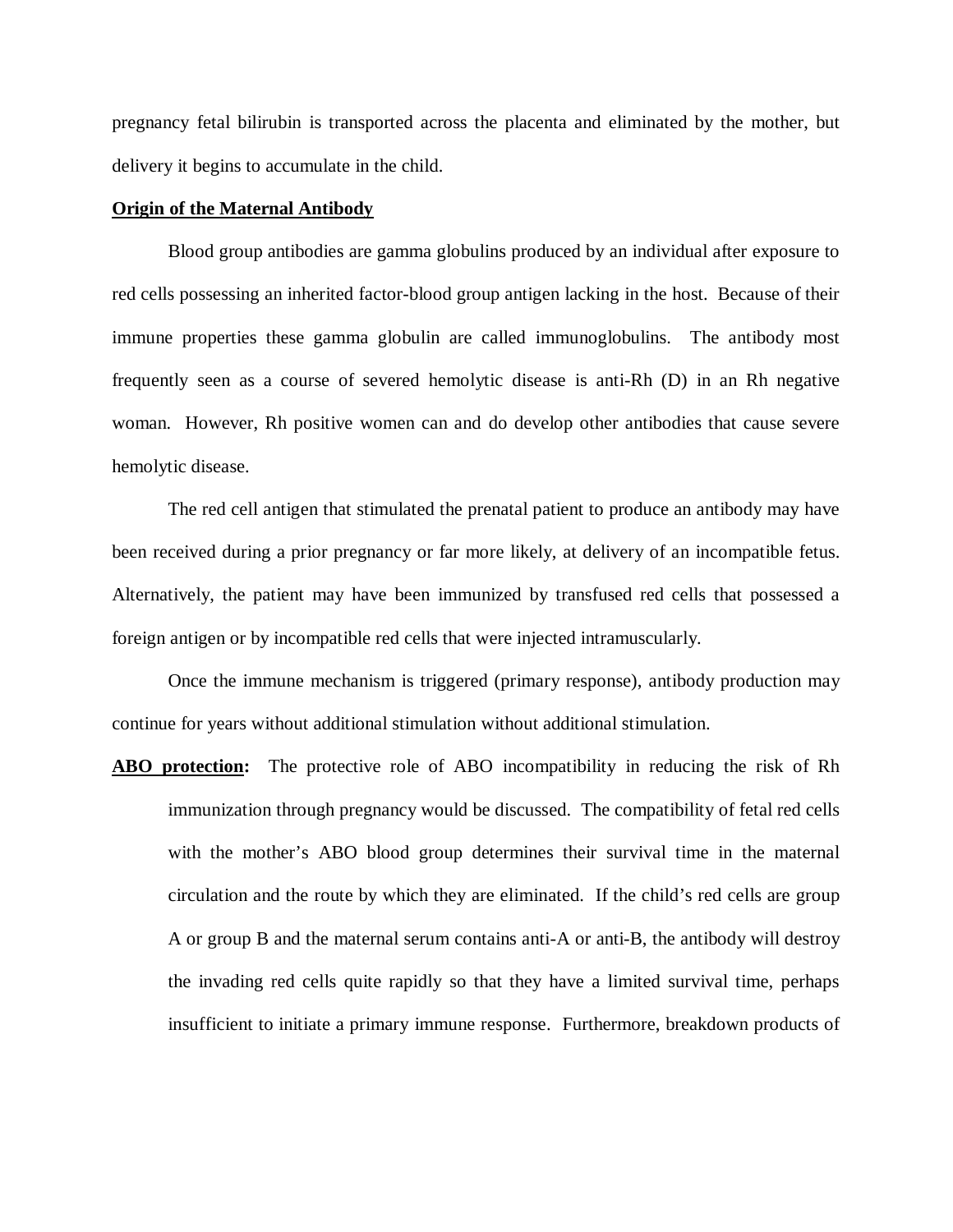cells destroyed intravascularly, as by anti-A and anti-B are removed from the circulation by the liver, an organ of limited immunological capacity.

**RhoGam:** RhoGam Rh (D) Immune Globulin (Human) is the commercially available material designed to suppress maternal antibody production as a result of exposure to  $Rh_0$  (D) positive incompatible fetal red cells. It is concentrated gamma G immunoglobulin prepared by alcohol fractionation so that the risk of transmitting hepatitis is minimal. The principle of the action of RhoGam is that passive  $Rh_0$  (D) antibody administered in the proper dose to the Rh negative mother at delivery prevents her from responding, actively to the antigenic stimulus of incompatible fetal cells that entered her circulation at parturition.

It should be noted that passive antibody need not be administered during pregnancy. Protection is accomplished if given within 72 hours after delivery. Since Rh antigens are fully developed in fetal cells studied early in gestation, it is felt that an abortion may also expose the mother to Rho (D) antigen and in these cases Rh<sub>o</sub>GAM protection is recommended. It may not be possible to determine the Rh of the fetal cells, it is best to assume that the fetus is Rh positive.

With each delivery opportunity for exposure to fetal cells is repeated. The protection given at the delivery of the first baby does not protect the mother from exposure to antigen received at a later time. Hence,  $Rh_0(D)$  immune globulin must be given immediately following each pregnancy.

# **Compatibility Test (Crossmatch)**

The compatibility test is the most important procedure carried out by the blood bank (Immunohematology) technologist. Compatibility test has a two fold purpose: (1) the prevention of a transfusion reaction and (2) the assurance of maximum benefit to the patient.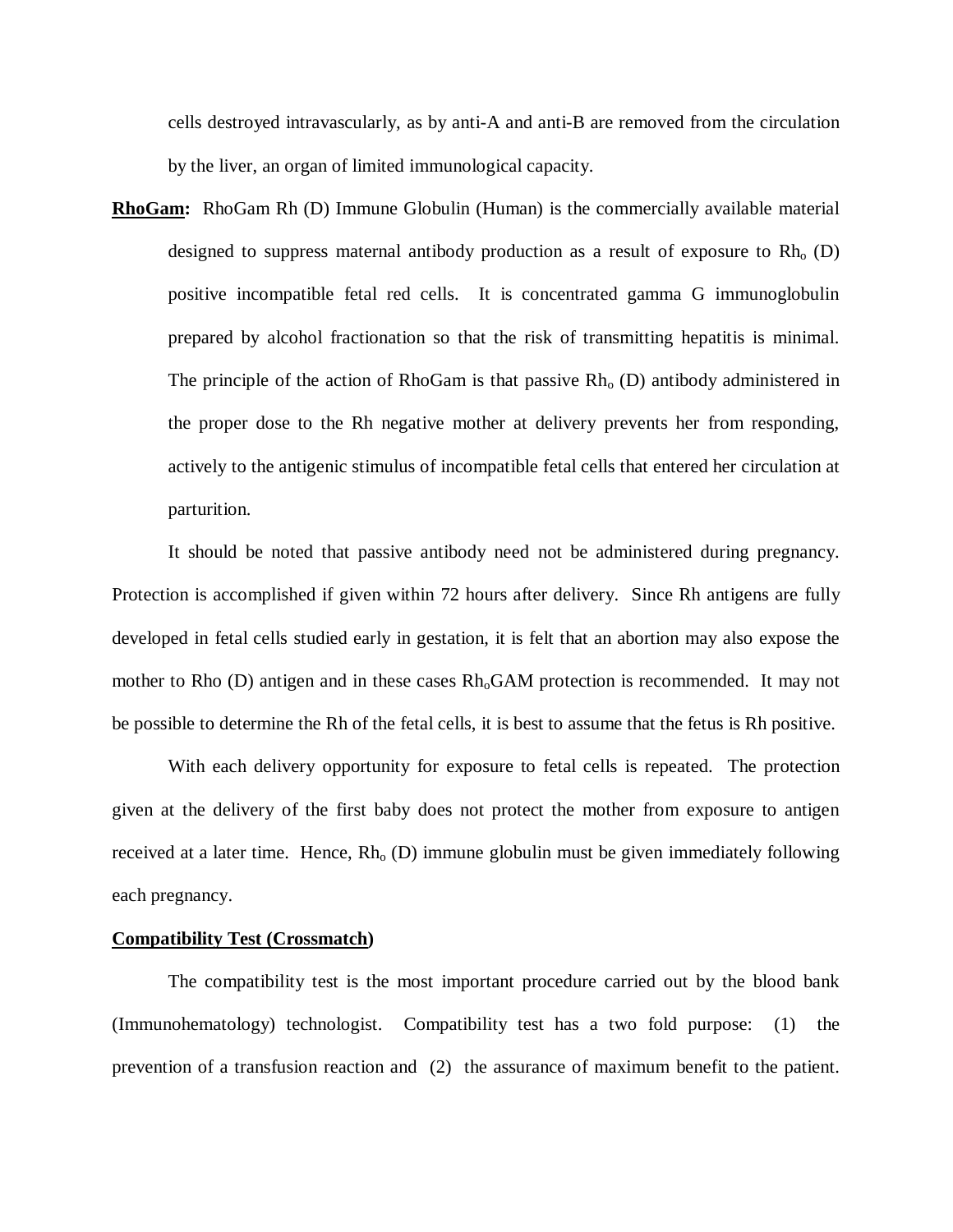The primary purpose of the compatibility test is to prevent a transfusion reaction, whether it is a hemolytic reaction or a less severe one. Apart from the true hemolytic reaction and those in which the patient may have chills and/or fever, are those in which there are no visible clinical signs, but it can be determined that the donor's red cells are rapidly eliminated from the patient's circulation. Thus, a secondary purpose of the compatibility test is to ensure that the patient benefits from the transfusion which he is receiving.

The compatibility test includes the major crossmatch and the minor crossmatch. The major crossmatch, as the name implies, is the more important of the two  $-$  it is performed to detect antibodies in the serum of the recipient which may damage or destroy the red cells of the proposed donor. Antibodies in the serum of the donor capable of affecting the recipient's red cells are detected in the minor crossmatch. Since donor antibodies will be greatly diluted by the recipient's plasma they are considered of minor importance.

The corssmatch will not prevent immunization nor will it detect all errors of Rh typing. Thus the blood of an Rh positive donor incorrectly typed as Rh negative, will be compatible with an Rh negative patient unless the patient has anti-Rh (D) in his serum. The administration of such blood may result in the primary immunization of the Rh negative patient to the Rh (D) antigen.

The criterion for selection of donors of the same ABO group as the patient is the presence of anti-A and/or anti-B in the serum of all except approximately 4% of the population who are group AB. The exclusive use of Rh negative donors for Rh negative patients results from numerous observations of the antigenicity, i.e. the immunization potential, of Rh (D) antigen in Rh negative individual.